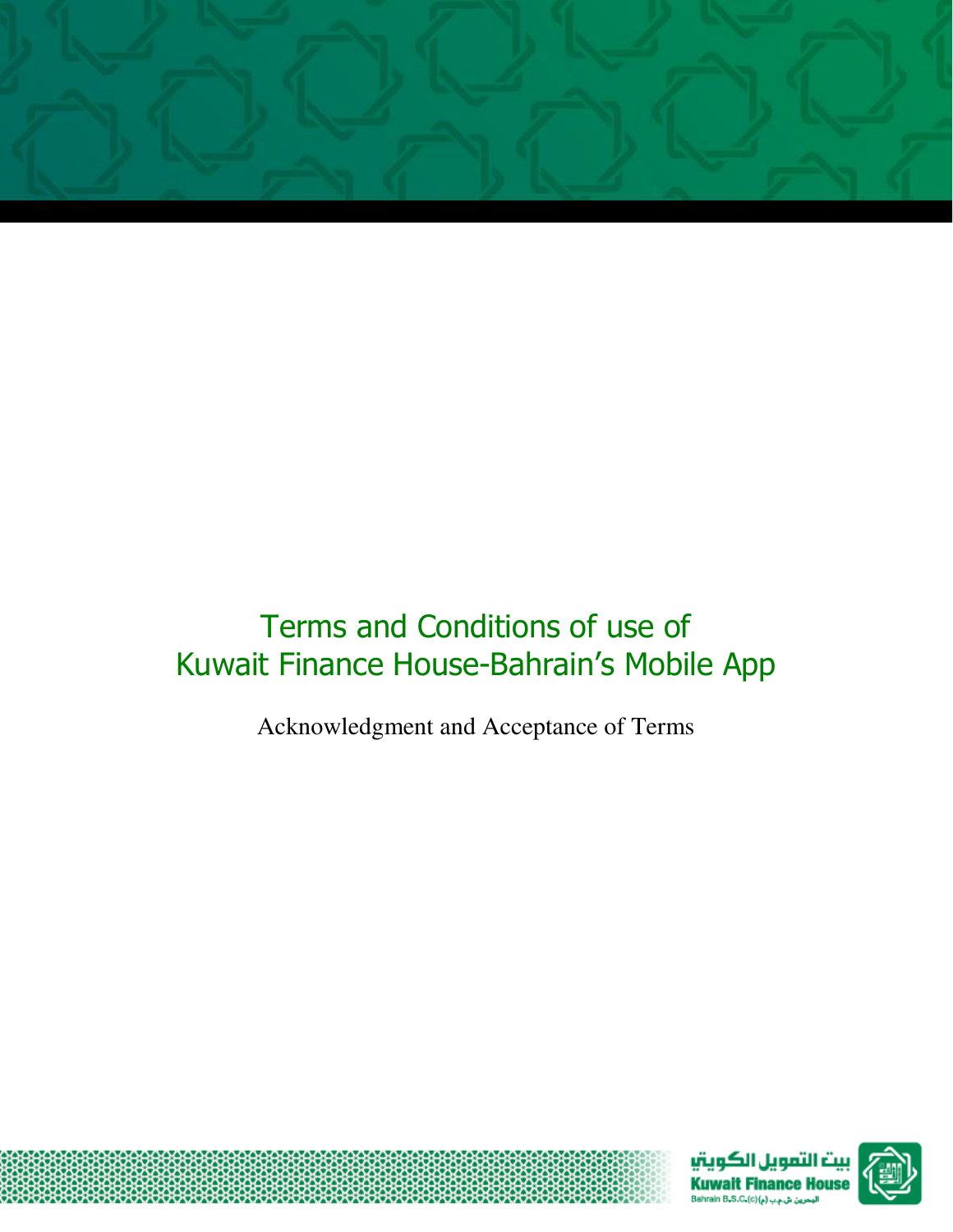

Kuwait Finance House (Bahrain) B.S.C. (the "Bank") owns and maintains this application (the "App"). By using the App to access any of the Bank's Services (the "Services") You (which includes your authorized representatives, officers and signatories) acknowledge and agree that you have read and understood and agree to be, without limitation or qualification, legally bound by the following terms and conditions (the "Terms"). The Terms are not intended to replace any terms and conditions associated with the Services but are supplemental terms and conditions associated with the Services.

The contents of the App, including the Terms, are subject to change by the Bank and the Bank shall not be obliged to remove any outdated information from the App or to expressly mark it as being outdated. You agree that your continued access to, or use of, the App following any changes is made on the basis that you agree to such changes.

If the Terms are not acceptable to you then please exit do not use this App.

# **Use of App**

The App, including any information therein, and the Services are not directed to, or intended for distribution or use by, any person or entity who is a citizen or resident of, or located or incorporated in, any jurisdiction where such distribution, publication, availability or use would be contrary to law or regulation or which would subject the Bank to any additional registration, authorization or licensing requirement within such jurisdiction.

Nothing stated on the App is to constitute an offer under any applicable legislation of any Service provided by the Bank or an inducement, solicitation or invitation to enter into a legally binding contract in connection therewith. The Bank's opinions or statements on the App are not intended to constitute or be taken as financial, investment or professional advice or be deemed to constitute the offer or provision of financial, investment or other professional advice in any way. Any investment decision should be taken with the assistance of a qualified expert in such matters.

In order to maintain the security of the Bank's systems, protect You and detect fraud and other crimes, the Bank reserves the right to monitor all communications, through the App. Monitoring includes checks for, but not limited to, viruses and other malignant code or criminal activity.



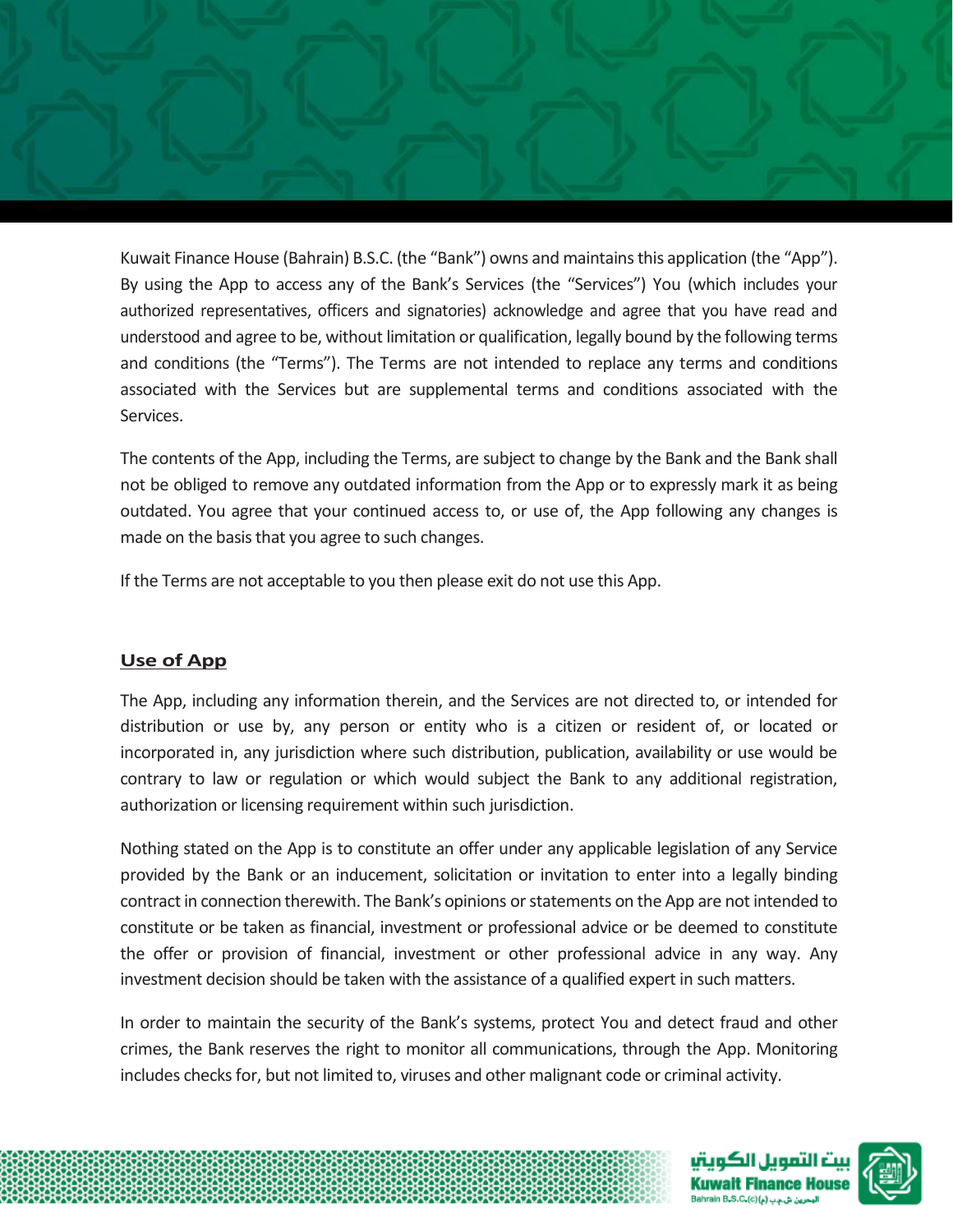

# **Online Access to the Bank's E-banking Facility**

To access the App, you are required to register with the Bank by completing and delivering the relevant application form to a branch of the Bank. Once authorized, you will be provided with your log-in details and be asked to create a secret password personal to you. You are responsible for ensuring that the information provided to the Bank is kept confidential, accurate and fully up to date. The Bank reserves the right to suspend your access to the App in the event that the details provided by You become out of date in which event You should contact the Bank immediately.

Once you have registered, you will be able to give the Bank instructions and access information on your transactional accounts electronically using the App.

You are obliged to notify the Bank immediately if You know or have reason to suspect unauthorized access to the App. The Bank shall not be responsible for any loss, cost or damage that you may sustain due to the failure or delay in notifying the Bank of any unauthorized access to the App.

# **Binding Transactions**

The Bank owns all information stored and transmitted through the App and shall have the right to review, monitor, and change or delete such information for security or administrative or any other purpose. You acknowledge that the Bank will not provide You with any type of hardware and/or software for enabling the usage of the App.

The Bank may at its discretion include additional banking products or services in connection with the App or discontinue some of the banking products and services provided in connection with the App and restrict or terminate your use of the App.



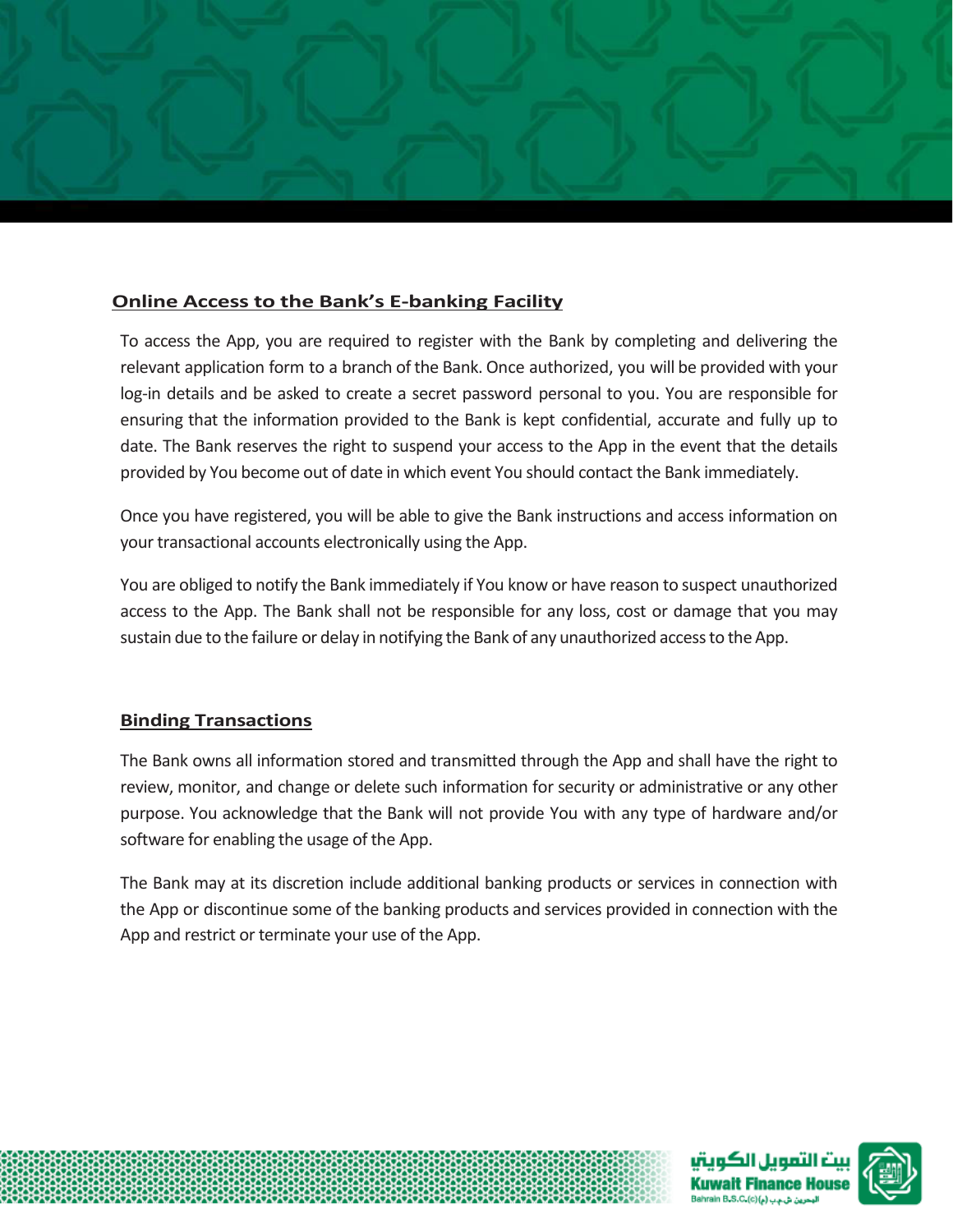

# **Exclusion of liability**

Whilst the Bank has taken all reasonable steps to ensure the accuracy and completeness of the content of the App, to the fullest extent permitted under the applicable law the Bank excludes any warranties, undertakings or representations (either express or implied) that the App or (including without limitation) all or any part of the content or materials, accuracy, availability or completeness of the content of the App or any part of the content or materials are appropriate or available for use either in the Kingdom of Bahrain or in other jurisdictions.

The Bank shall not be liable (including, without limitation, in contract, tort, statutory or otherwise) to the maximum extent permitted by applicable law for any losses, damages or expenses (including legal costs) whatsoever suffered by You or any third party arising out of the use of the App (whether authorized or not) which includes without limitation any errors or omissions contained in the App or if the App is unavailable, even if the Bank has been informed of the possibility of such damage. In particular, the Bank shall not be liable for any economic loss (including without limitation loss of revenues, data, profits, contracts, opportunity, business or anticipated savings), loss of goodwill or reputation or special, incidental, consequential loss or damage, suffered or incurred arising out of or in connection with your use of the App.

Access to the App is entirely at Your own risk and the Bank does not warrant that the use of the App or any material downloaded from it will not cause damage to any property, or otherwise minimize or eliminate the inherent risks of the internet including but not limited to loss of data, computer virus infection, spyware, malicious software, Trojans and worms. You shall be fully and solely responsibility for the adequate protection and back up of data and/ or equipment and to undertake reasonable and appropriate precautions to scan for computer viruses or other destructive properties. The Bank accepts no liability in respect of losses or damages arising out of changes made to the content of the App by unauthorized third party.

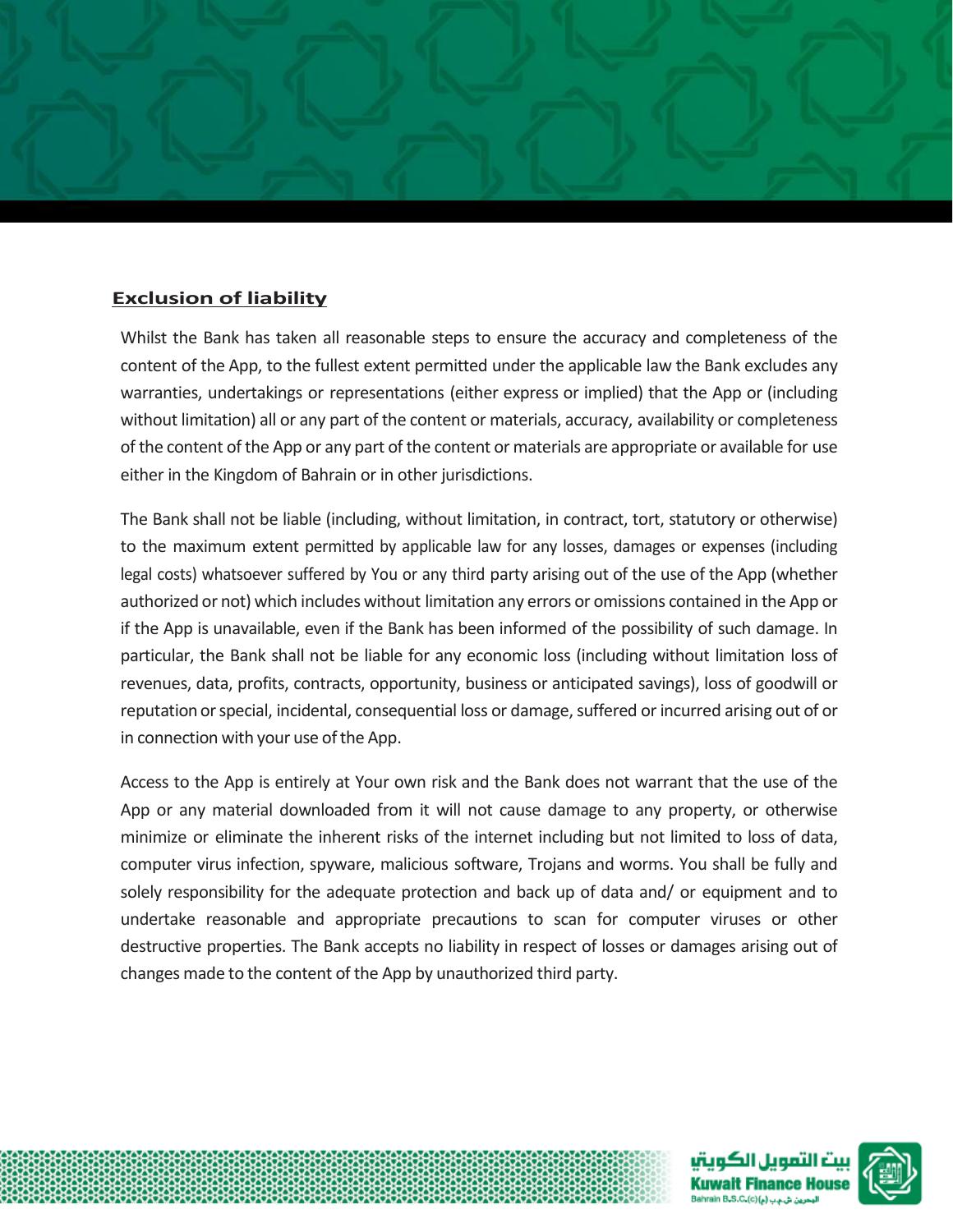

### **Data Protection and Security**

The primary aim of this App is to publish your transitionary account data in an encrypted manner such that merchants and account aggregators gain access to the data. You agree that the Bank may hold and process by computer or otherwise any personal information provided by You, and You further agree that personal information may be used by the Bank in providing or improving its Services or to respond to your queries. The Bank shall not be liable for any loss, cost or damage sustained by You due to the provision of incorrect or inaccurate information by You.

A video call may be required to complete your onboarding process and for document and face recognition and you will be asked for permission to access your device's camera. Microphone access (and/or recording) to enable voice call for video call with the Banks onboarding team may also be requested. The onboarding video call may also be recorded. Your contacts list may be accessed (and/or its details uploaded) to verify caller identity during the video call with the Bank's onboarding team. Access to this video call and/or video call recording, microphone, contacts lists, documents and face recognition details may also be shared with the Bank's third-party service providers for the purpose of completing the onboarding process.

The Bank may not disclose personal information except: to the Bank's agents, insurers and subcontractors who have agreed to keep your personal information strictly confidential; to credit reference agencies; to linked suppliers to the extent that they need your personal information to provide their services to You and/or for the purposes set out above; for debt tracing or fraud prevention; to any person to whom the Bank assigns or transfers its rights and/or obligations; and if required or compelled to do so by law, or requested to do so by the police or any other administrative or regulatory authority.

Although the Bank takes reasonable care to ensure the security of the Append the confidentiality of the data stored and used on the App, the Bank cannot guarantee the privacy or confidentiality of any information relating to you passing over the internet.

The Bank may store some information on your own hard disk (a "cookie"). This helps the Bank to match the Service to your preferences. You can choose to accept or delete cookies. Deleting them may mean the Service does not work properly.

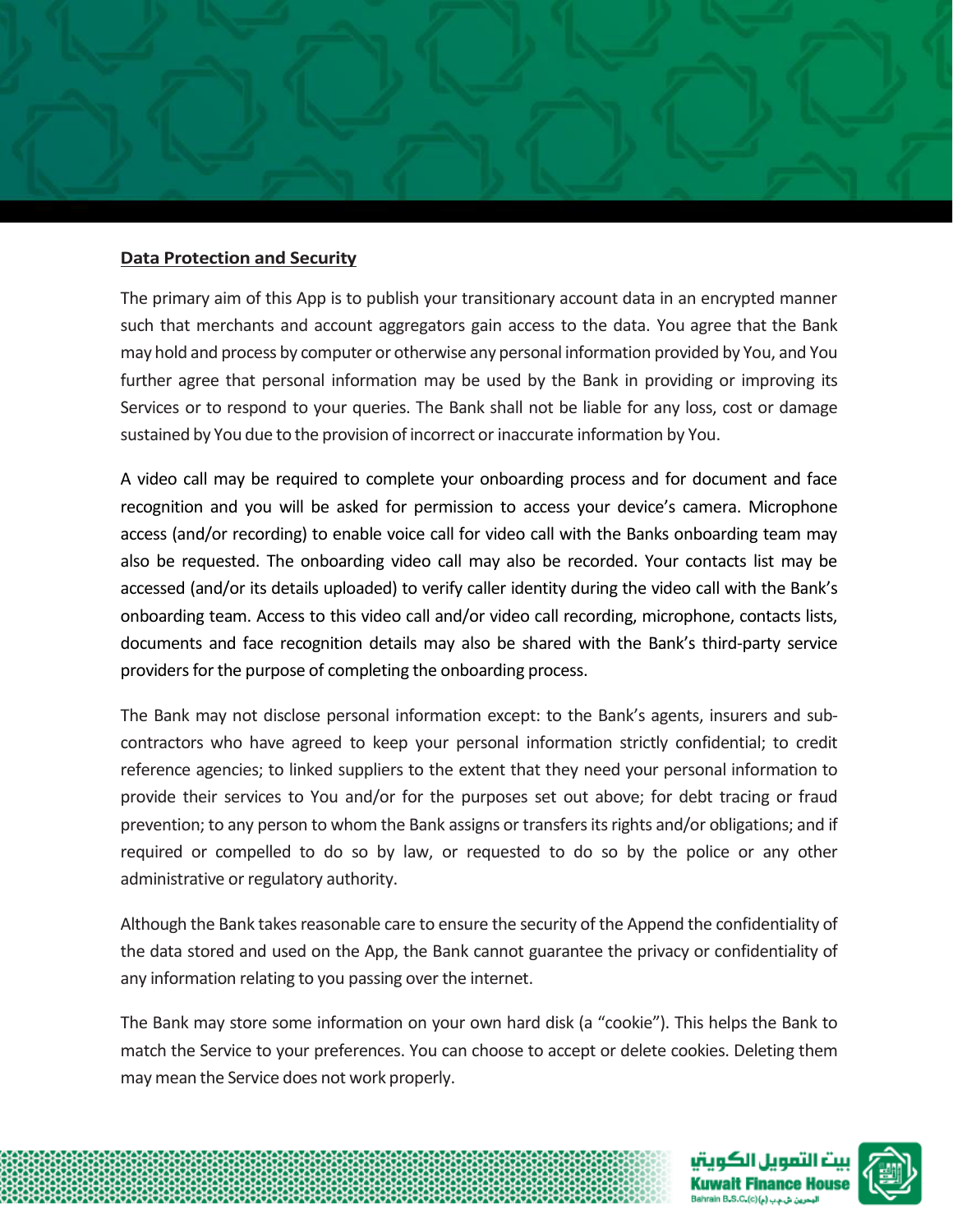

# **Geographical Area**

The information on the Website has been prepared in accordance with the laws of the Kingdom of Bahrain and is directed at or provided for residents of the Kingdom of Bahrain and for the supply of products or services in the Kingdom of Bahrain.

#### **Copyright**

The Bank owns, or is licensed to won all intellectual property on the App and all rights are reserved.

You may only print, copy, download or temporarily store extracts from the App for your personal information when You access the App to operate the account. Any use of the Website otherwise than in accordance with the Terms is not permitted.

Nothing contained on the App should be construed as granting any license or right of use of any trademark displayed on the App without the express written consent of the Bank.

# **Trade Marks**

The App contains numerous trademarks belonging to the Bank. These trademarks include, but not limited to, the Kuwait Finance House (Bahrain) B.S.C. name and the Bank logo. If You are in doubt as to whether an item is a trade mark of the Bank, please contact the Bank for clarification at the registered office address written consent of the Bank.

#### **Indemnity**

You hereby agree to indemnify and to keep the Bank fully and effectively indemnified against any action, liability, cost, claim, loss, damage, proceeding or expense (including legal fees, costs and expenses on a full indemnity basis) suffered or incurred by the Bank arising from or which is directly or indirectly related to your access to and/or use of the App and/or any other person or entity's use of the App where such person or entity was able to access the App using your log-in information.

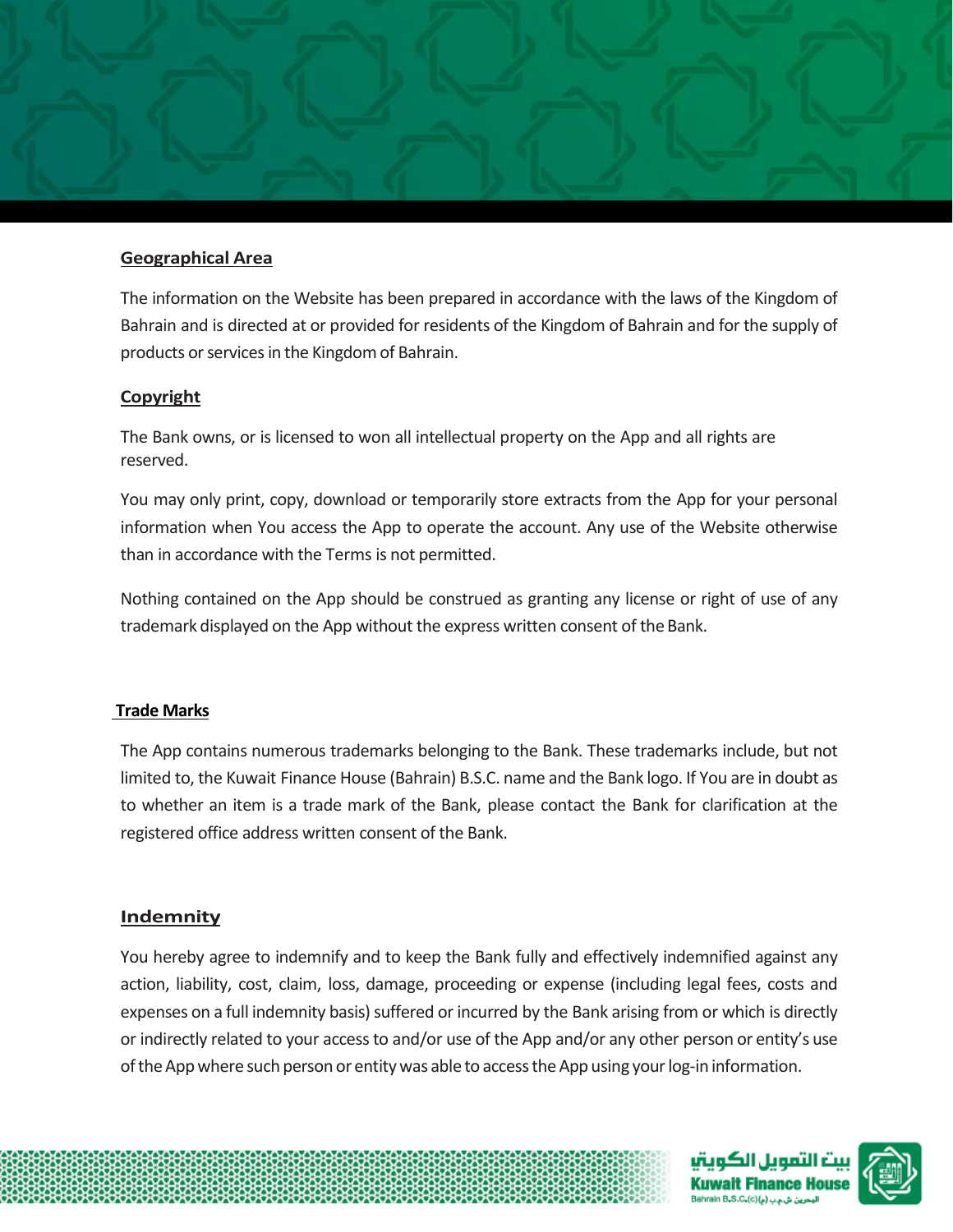

# **Other Policies**

You agree to be bound by such other policies as may be promulgated or amended from time to time, which will be published on the following website: [www.kfh.bh.](http://www.kfh.bh/)

# **Miscellaneous**

No failure or delay on the part of the Bank to exercise any power, right or remedy under the Terms shall operate as waiver, nor shall any single or partial exercise by the Bank of any power, right or remedy preclude any other of further exercise thereof or the exercise of any other power, right or remedy.

If, at any time, any provision of the Terms is or becomes illegal, invalid or unenforceable, the legality, validity or enforceability of the remaining provisions shall not in any way be affected or impaired.

# **Governing law**

The Terms and the Privacy Policy are governed and construed in accordance with the laws of the Kingdom of Bahrain to the extent they are not in contradiction with the principals of Islamic Sharia.

# **Termination**

The Terms and your access to the App may be terminated at any time by the Bank with or without cause and with or without notice. All restrictions, disclaimers and limitations of liability by the Bank will survive termination.

# **Registered details**

The Bank is registered under the laws of the Kingdom of Bahrain with commercial registration number 48128 and with its head offices at PO Box 2066, Manama, kingdom of Bahrain.

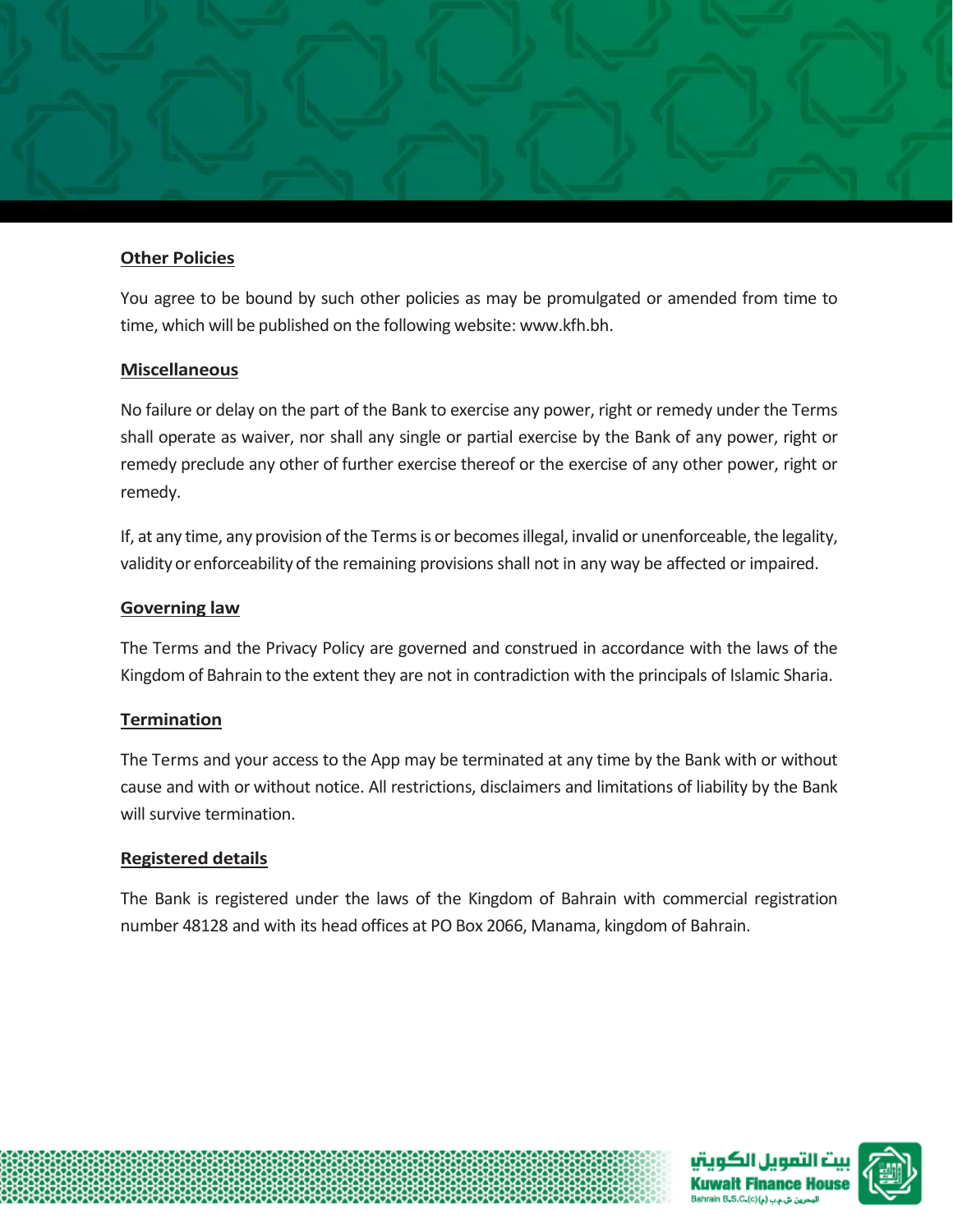# **Data Privacy Notice**

Kuwait Finance House Bahrain B.S.C. (c) (hereafter referred to as "we" or "our" or "us" or "KFHB" or "organisation" or "organization") respects your right to data privacy. In this Notice "You" or "Your" refers to data subject (customers, employees, website visitors or contingent workers) whose personal data is processed by KFHB.

This privacy notice explains who we are, how we collect, share and use personal data about you, and how you can exercise your data privacy rights. The details on what personal data will be processed and which method will be used depend significantly on the services applied for or agreed upon.

#### **Definitions**

- a) **Consent**: Consent of the data subject means any freely given, specific, informed and unambiguous indication of the data subject's wishes by which he or she, by a statement or by a clear affirmative action, signifies agreement to the processing of personal/ sensitive personal data relating to him or her.
- b) **Data Controller/ Data Protection Officer (DC/ DPO)**: A person who, either alone or jointly with other persons, determine the purposes and means of processing any particular personal data; except that where the purposes and means of the processing of personal data are determined by law, the person entrusted with the processing obligation is deemed for the purposes of this Law to be the Data Controller.
- c) **Data Subject**: The natural person, legal person or individual subject of data.
- d) **Data Protection Guardian**: The independent/ external person/ entity licensed by the Authority who shall be responsible to implement the provision of the Law.
- e) **Personal Data**: Any information relating to a data subject who can be identified, directly or indirectly, in particular by reference to an identifier such as a name, an identification number, location data, an online identifier or to one or more factors specific to the physical, physiological, genetic, mental, economic, cultural or social identity of that data subject. This may also include photographs and/or video footage taken during events or for a specific purpose.
- f) **Sensitive Personal Data**: Data that reveals your racial or ethnic origin, religious, political or philosophical beliefs or trade union membership; genetic data; biometric data for the purposes of unique identification; or data concerning your health.



حرین شاعب (م)(c) ا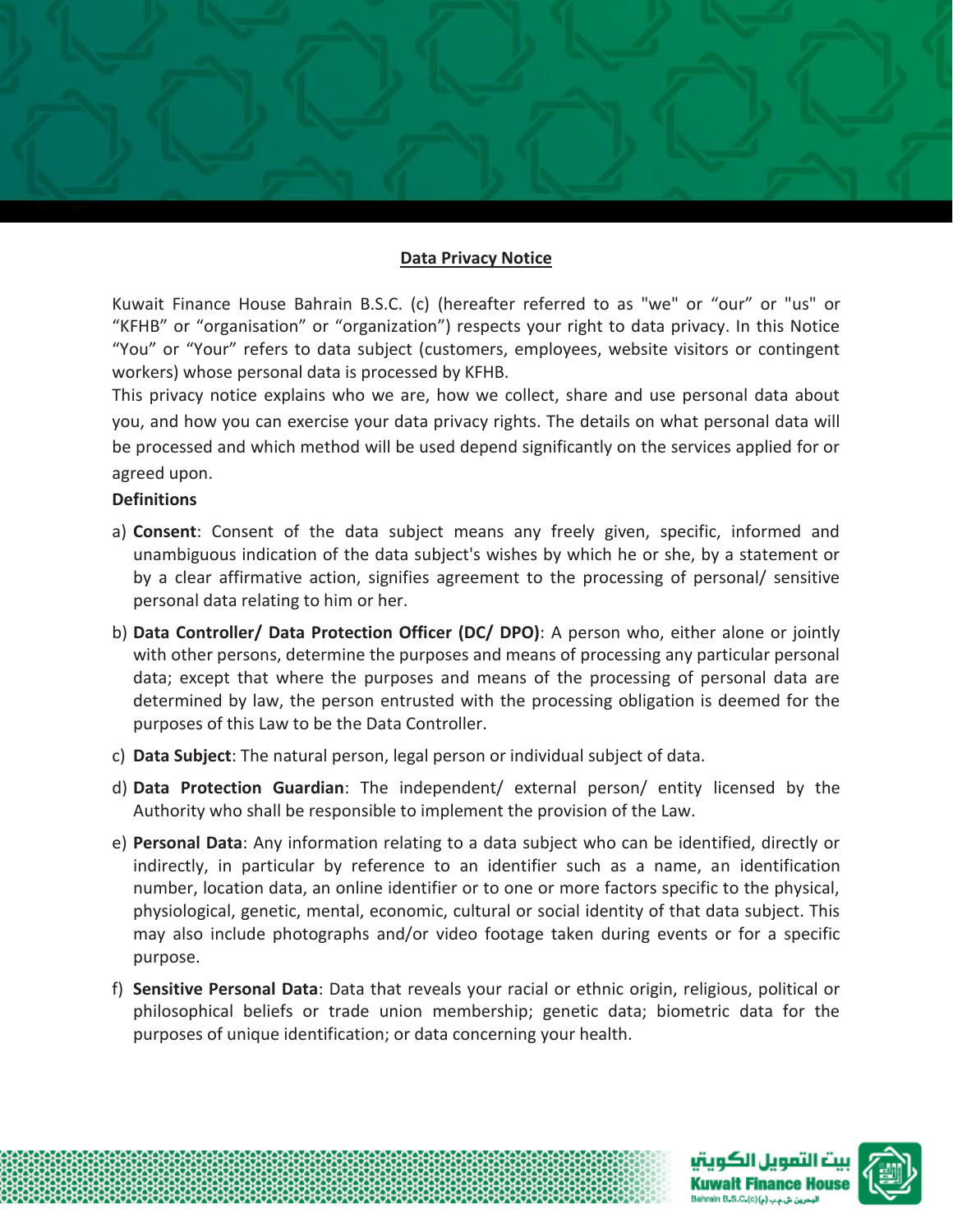

- g) **Processing**: Processing is any operation or set of operations which is performed on personal/ sensitive personal data or on sets of personal/ sensitive personal data, whether or not by automated means, such as collection, recording, structuring, storage, adaptation or alteration, retrieval, consultation, use, disclosure by transmission, dissemination or otherwise making available, alignment or combination, restriction, erasure or destruction.
- h) **Data Processor**: a person, other than an employee of the DC/ DPO or data processor, who processes personal/ sensitive personal data for the DC/ DPO's benefit and on the DC/ DPO's behalf.
- i) **Third Party**: Any person other than:
	- Data subject;
	- $-$  DC/ DPO;
	- Data processor;
	- Data protection guardian; and
	- Any person, under the direct authority of the DC/ DPO or data processor, authorized to process data for the benefit of DC/ DPO or data processor.
- j) **Contingent Workers**: Contingent workers means non-permanent workers including agents, consultants, independent contractors, sub-contractors, temporary workers, professional advisors, interns, trainees and those affiliated with third parties.
- k) **Joint Controller**: Where two or more controllers jointly determine the purposes and means of processing, they shall be joint controllers.
- l) **Group Company (Group)**: includes a holding company, subsidiary, associate company (including a joint venture company) and a subsidiary of a holding company to which the company is also a subsidiary.
- m)**Direct Marketing**: Communication, by whatever means, of any marketing material or advertisement which is directed to a person.
- n) **Authority**: Personal data Protection Authority (to be) established by the Personal data Protection Law, Bahrain and the supervisory authority of the EU Global Data Protection Regulation (GDPR).

If you have any questions or concerns about our processing of your personal data, then please contact us at +973 77000093 or eahmed@kfh.com.bh.

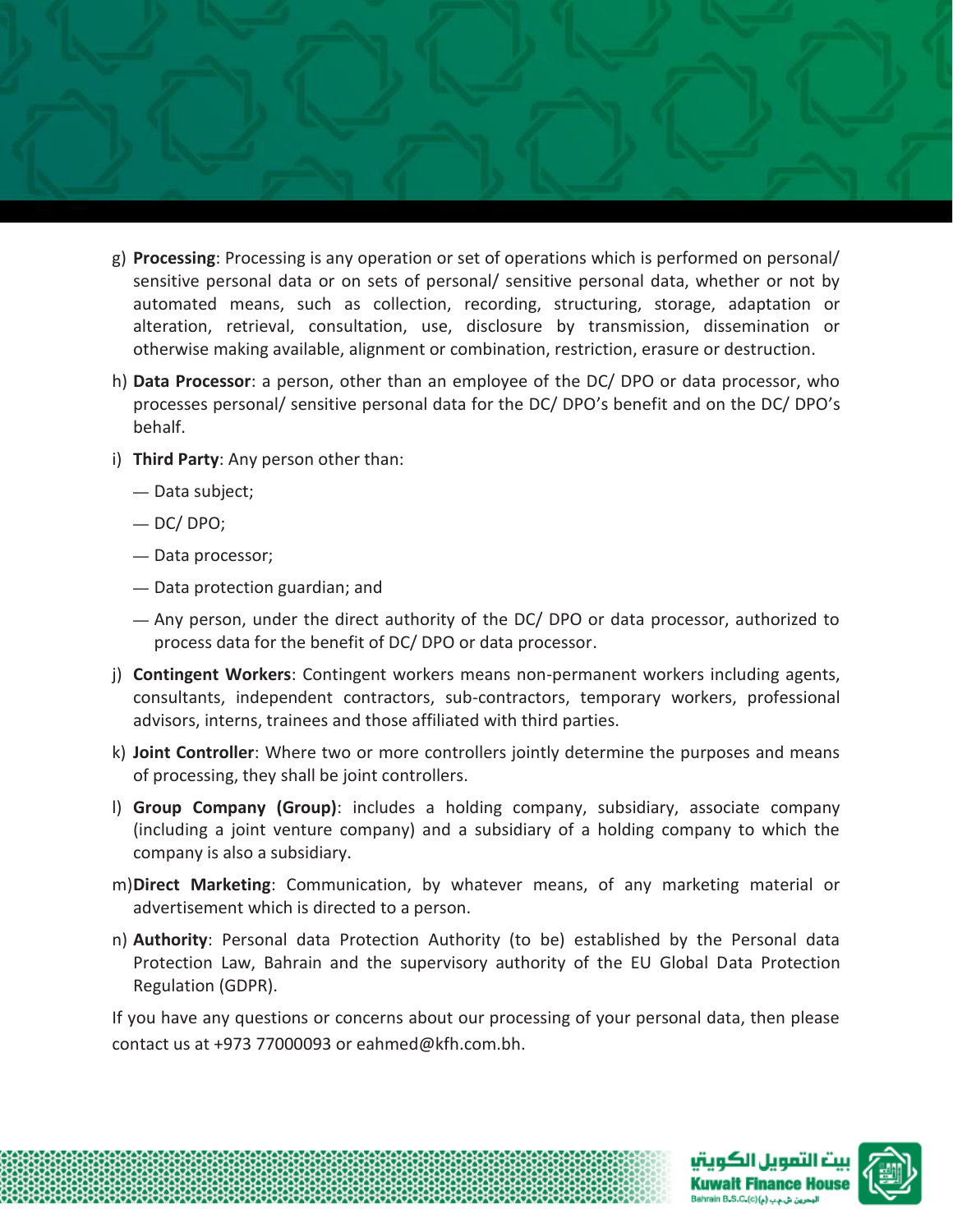

#### **When do we collect your personal data?**

#### **Direct interactions**

You may give us your identity, contact, resume or KYC related information by filling in forms or by corresponding with us by phone SMS, and email or otherwise. This includes sharing of personal data for the following purpose:

- a) Records of your interactions with us such as emails and other correspondence and your instructions to us;
- b) Providing your feedback;
- c) By filling in forms, for example to download white papers and/or gather insights on case studies;
- d) By sharing your personal data such as resume for recruitment purpose;
- e) By interacting with us on social media platforms such as Facebook, Instagram and LinkedIn etc.
- f) Ordering information regarding our products or services;
- g) Subscribing to our services, publications or newsletters;
- h) Request marketing material notifications to be sent to you;
- i) By sending us emails and text messages (SMS or WhatsApp or Chat Service);
- j) By adding posts, reviews and other comments to our website; and
- k) By liking or disliking our offers and promotions;

#### **Automated technologies or interactions**

**Log Files**. Log information is data about your use of the Service, such as IP (Internet Protocol) address, browser type, referring/exit pages, operating system, date/time stamps, and related data, which is stored in log files.

**Cookies**. A cookie is a small data file transferred to your computer (or other device) when it is used to access our service. Cookies may be used for many purposes, including to enable certain features of our service and remember your preferences, your equipment, browsing actions and patterns, to better understand how you interact with our service, to provide you advertising on and off the service, and to monitor usage by visitors and online traffic routing. You may be able to instruct your browser, by changing its options, to stop accepting cookies or to prompt you before accepting a cookie from the online services you visit. If you do not accept cookies, however, you may not be able to use all portions of our Service or all functionality of our Service.

Please see our cookie policy for further details.

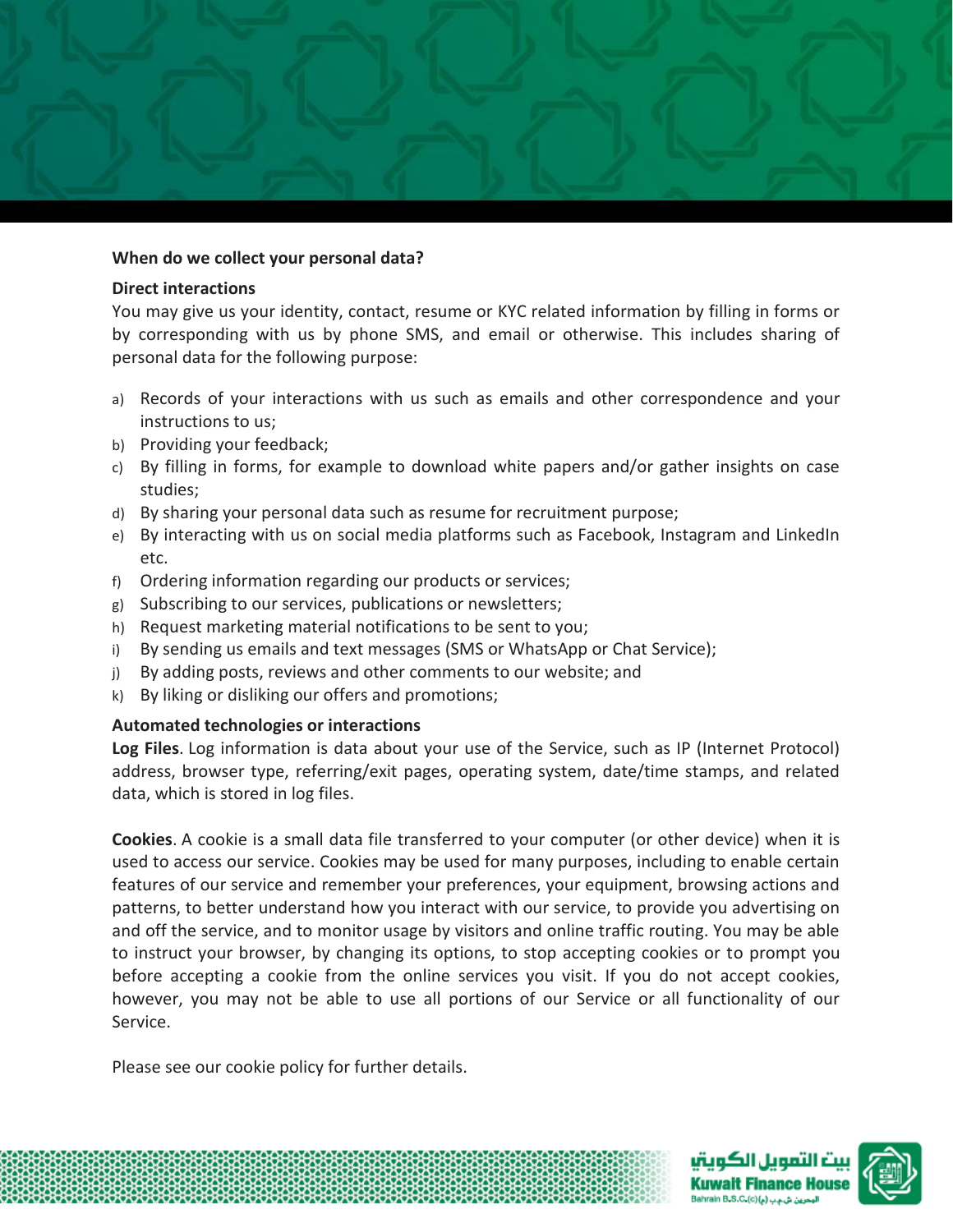

#### **Third parties or publicly available sources**

We may receive aggregated personal data about you from various third parties, via public domains such as:

- Technical Data from the following parties:
	- o Analytics providers such as Google, Facebook etc.;
	- o Social media platforms such as Facebook, Twitter, Instagram, LinkedIn etc.
- Personal data gathered from publicly available directories/ registers are processed fairly, lawfully with adequate level of security and are not excessive in relation to the purpose for which they are collected.

#### **What personal data do we collect?**

We may collect, store, and use the following categories of personal data about you:

#### **Identity Data**

- a) First name
- b) Last name
- c) Username
- d) System generated unique ID
- e) Date of Birth
- f) Gender
- g) CPR details
- h) Driving license
- i) Photographs

#### **Financial Data**

- a) Bank account number
- b) Name as per bank account
- c) Copy of cancelled cheque

#### **Contact Data**

- a) Email address
- b) Telephone numbers/ contact number
- c) Billing address
- d) Shipping/delivery address

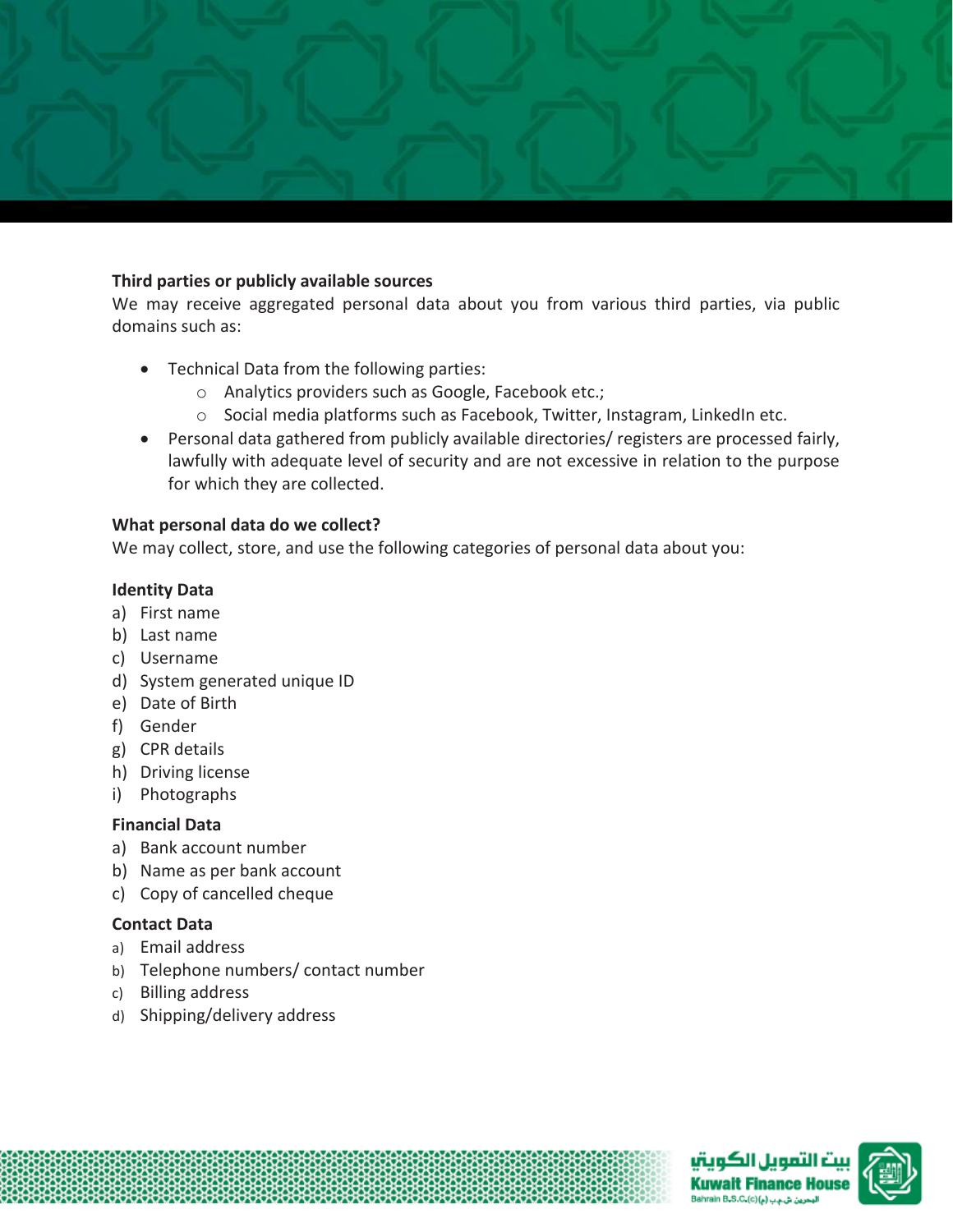

#### **Transaction Data**

Details about payments to and from you and other details of products and services you have purchased from us. These include:

a) Any relevant billing and delivery addresses.

#### **Technical Data**

- a) Internet protocol (IP) address; and
- b) We also track how often you visit and use our website. We do this via email and website cookies and similar tracking technology built into our website. Please see our cookie policy for further details.

#### **Profile Data**

- a) Your interests, preferences, feedback and survey responses;
- b) Profile image; and
- c) About you (mentioned in resume including qualifications).

#### **Usage Data**

- a) Information about how you use our website, products and services; and
- b) Information on what you view, click on access by way of our emails and text messages, website and mobile.

#### **Marketing and Communications data**

We may ask you to leave a review or take a survey for providing you better services. We may also collect your personal data for responding to your queries and comments, social media posts and questions/ queries. If you would like to opt-out/ unsubscribe from marketing or promotional communications from KFHB, you can do so by reaching out to our Data Protection Officer at: eahmed@kfh.com.bh.

#### **Aggregated Data (sometimes referred to as pseudonymised data)**

We also collect, use and share aggregated data (sometimes referred to as pseudonymized data) such as statistical or demographic data for any purpose. Aggregated data may be derived from your personal data but is not considered personal data in the applicable law (s) as this data does not directly or indirectly reveal your identity. For example, we may aggregate your usage data to calculate the percentage of users accessing a specific website feature. However, if we combine or connect aggregated data with your personal data so that it can directly or indirectly identify you, we treat the combined data as personal data which will be used in accordance with this data privacy notice.

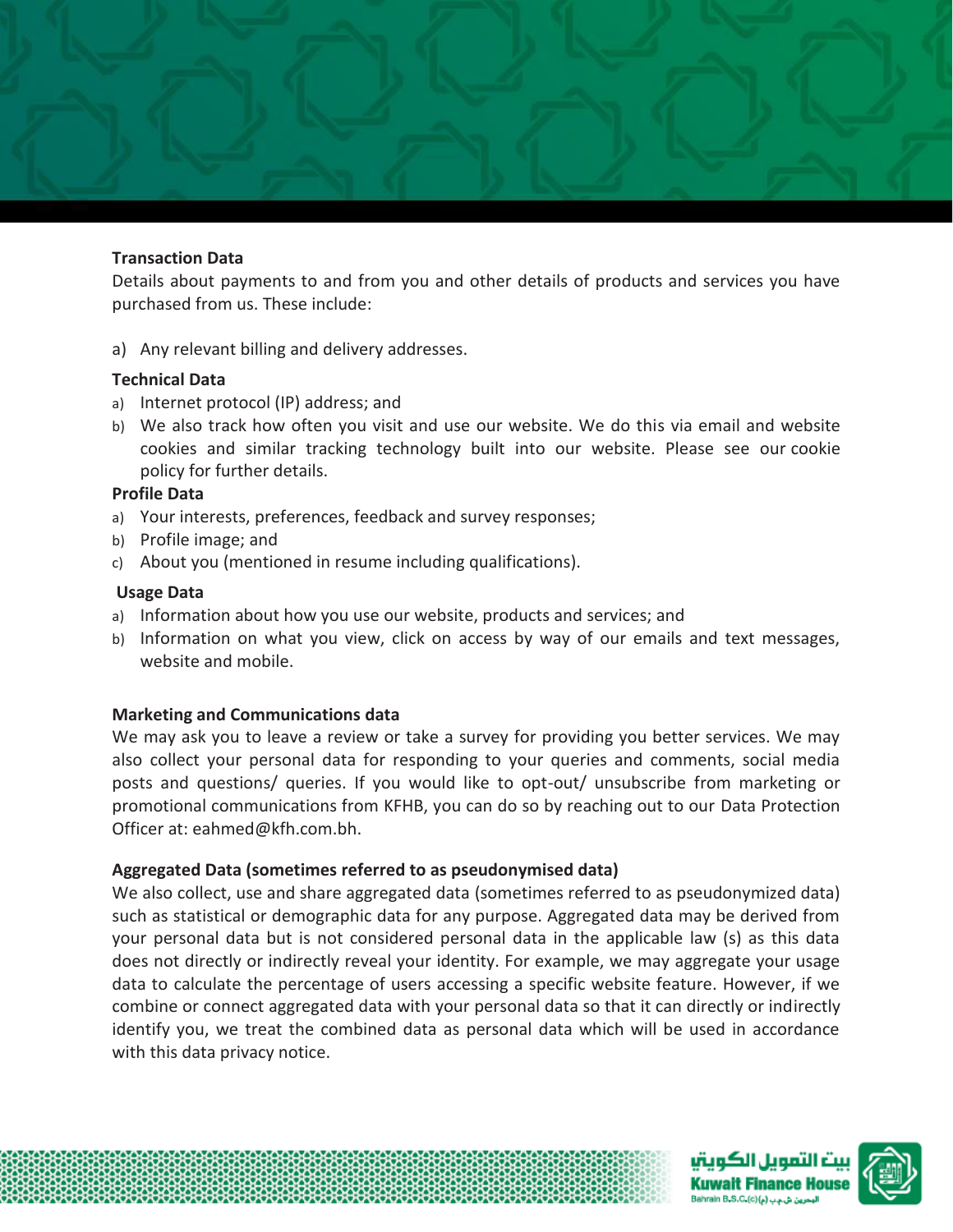

#### **Sensitive Personal Data or Special Category of Personal Data**

We do not collect, store and use the following "special categories" of sensitive personal data regarding you such as:

- a) Information about your race or ethnicity, religious beliefs and sexual orientation;
- b) Information about your health, including any medical condition, health and sickness records, medical records and health professional information;
- c) Any criminal records information in relation to you, and
- d) Biometric information about you, for example fingerprints, retina scans.

Our intent is not to collect or process any sensitive personal data about you, unless required by applicable laws. However, in certain circumstances, we may need to collect, or request your special category of personal data for employment related purposes via Resume shared, for example, data regarding your hobbies and preferences, gender and disabilities for the purposes of equal opportunities monitoring, to comply with anti-discrimination laws and for government reporting obligations.

#### **How and why do we use your personal data?**

We will only use your personal data when the law allows us to. We will use your personal data in the following circumstances:

- a) The processing is necessary for reasons of substantial public interest, or for official purposes or requested for or by the police or governmental authorities on a lawful basis;
- b) It is necessary for the establishment, exercise or defense of legal claims, for the purposes of carrying out the obligations and exercising our or your rights in the field of employment, social security and social protection law; or
- c) Based on your explicit consent;
- d) Where we need to perform the contract we have entered into with you;
- e) Where it is necessary for our legitimate interests (or those of a third party) and your interests and fundamental rights do not override those interests;
- f) Where processing is necessary in order to protect the vital interests of the data subject or of another natural person.

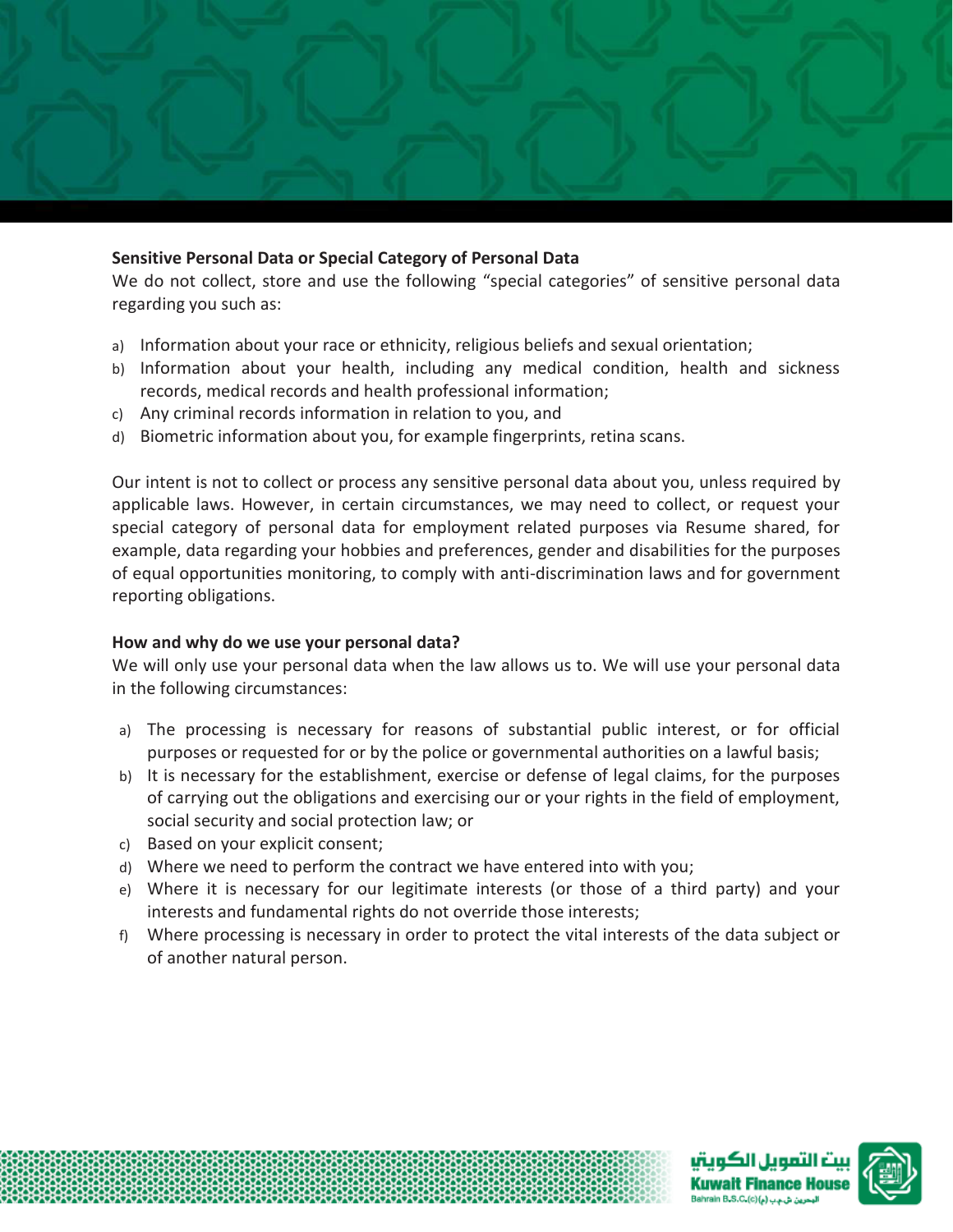

#### **Legitimate Interest**

- a) Means the interest of our business in conducting and managing our business to enable us to give you the best service/product and the best and most secure experience;
- b) We make sure we consider and balance any potential impact on you (both positive and negative) and your rights before we process your personal data for our legitimate interests;
- c) We do not use your personal data for activities where our interests are overridden by the impact on you (unless we have your consent or are otherwise required or permitted to by laws); and
- d) We may also use your personal data in the following situations, which are likely to be rare:
	- i. Where we need to protect your interests (or someone else's interests);
	- ii. Where it is needed in the public interest or for official purposes.

#### **Purpose/ activity, type of data and lawful basis for processing**

We have set out below, in a table format, a description of all the ways we plan to use your personal data, and which of the legal base(s) we rely on to do so. We have also identified what our legitimate interests are, where appropriate.

Note that we may process your personal data for more than one lawful ground depending on the specific purpose for which we are using your data. Please contact us if you need details about the specific legal ground we are relying on to process your personal data where more than one ground has been set out in the table below.

However, we normally collect personal data from you only where we have your consent to do so, where we need the personal data to perform a contract with you, or where the processing is in the legitimate interests and not overridden by your data protection interests or fundamental rights and freedoms. In certain cases, we may also have legal obligations to collect personal data from you or may otherwise need the personal data to protect your vital interests or those of another data subject.

Some of the above grounds for processing will overlap and there may be several grounds which justify our use of your personal data.



.<br>دون شاعب (م)(c) B.S.C.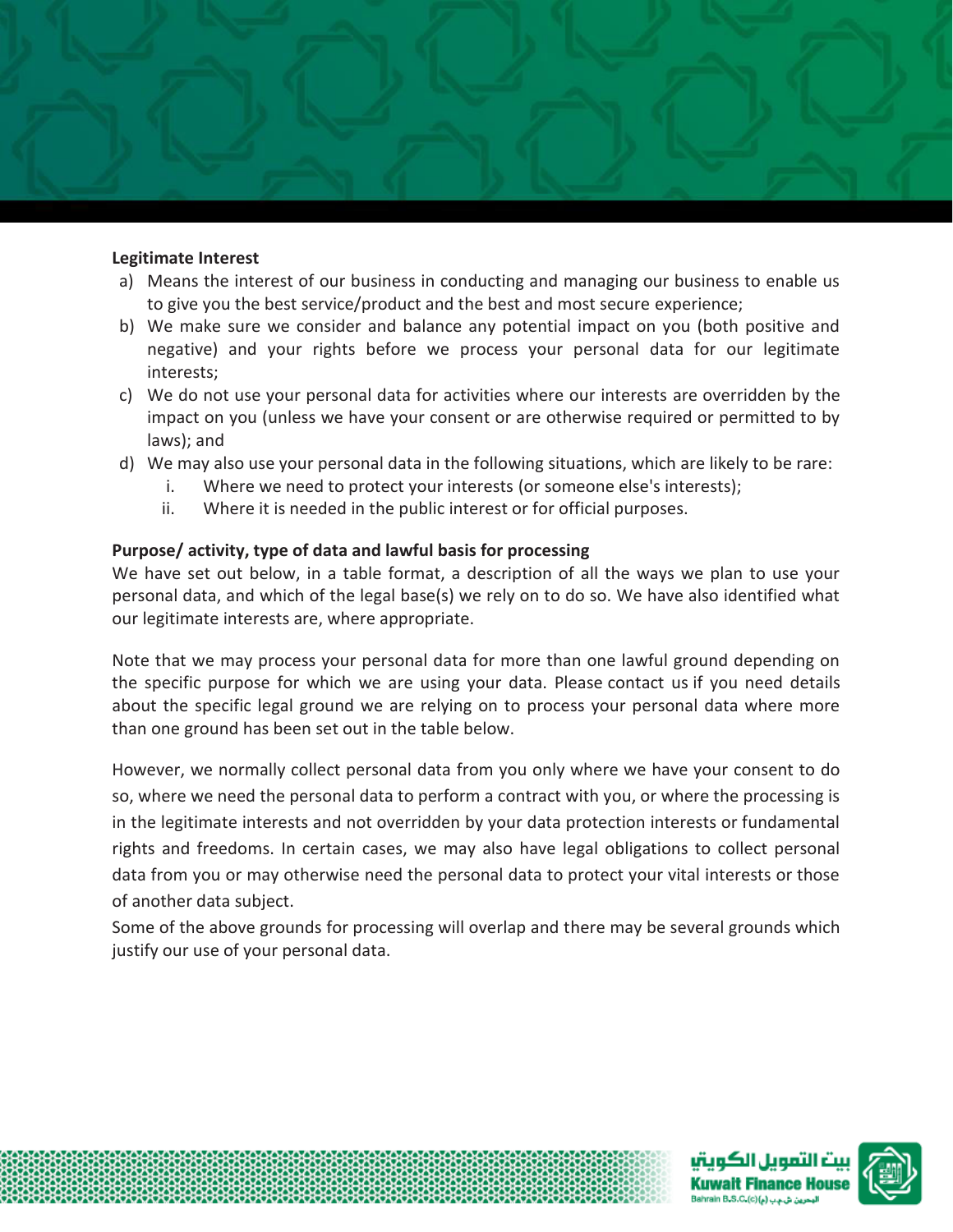| <b>Purpose/Activity</b>                                                                                                                                                                                        | <b>Type of data</b>                                                 | Lawful basis for processing including<br>basis of legitimate interest                                                                                                                                                                                                                                        |
|----------------------------------------------------------------------------------------------------------------------------------------------------------------------------------------------------------------|---------------------------------------------------------------------|--------------------------------------------------------------------------------------------------------------------------------------------------------------------------------------------------------------------------------------------------------------------------------------------------------------|
| To manage our relationship with you<br>which will include:                                                                                                                                                     | a) Identity                                                         | a) Performance of a contract with you                                                                                                                                                                                                                                                                        |
| a) Notifying you about changes to our<br>terms or privacy policy<br>b) Asking you to leave a review or take<br>a survey<br>c) Responding to your queries and<br>comments, social media posts and<br>questions. | b) Contact<br>c) Profile                                            | b) Necessary to comply with a legal<br>obligation<br>c) Necessary for our legitimate<br>interests (to keep our records updated<br>and to study how customers use our<br>products/services)<br>d) Your consent                                                                                                |
| a) To administer and protect our<br>business and this website (including<br>troubleshooting, data analysis, testing,<br>system maintenance, support,<br>reporting and hosting of data)                         | a) Identity<br>b) Contact<br>c) Technical                           | a) Necessary for our legitimate<br>interests (for running our business,<br>provision of administration and IT<br>services, network security, to prevent<br>fraud and in the context of a business<br>reorganization or group restructuring<br>exercise)<br>b) Necessary to comply with a legal<br>obligation |
| a) To deliver relevant website content<br>and advertisements to you and<br>measure or understand the<br>effectiveness of the advertising we<br>serve to you                                                    | a) Identity<br>b) Contact<br>c) Profile<br>d) Usage<br>e) Technical | a) Necessary for our legitimate<br>interests (to study how customers use<br>our products/ services and to develop<br>them) to improve our products and<br>services towards our customers.                                                                                                                    |
| a) To use data analytics gathered from<br>our website to improve our website,                                                                                                                                  | a) Technical                                                        | a) Necessary for our legitimate<br>interests (to define types of customers                                                                                                                                                                                                                                   |

statistica de contra contra contra contra contra contra contra contra contra contra contra contra contra contr<br>Se contra contra contra contra contra contra contra contra contra contra contra contra contra contra contra co<br>

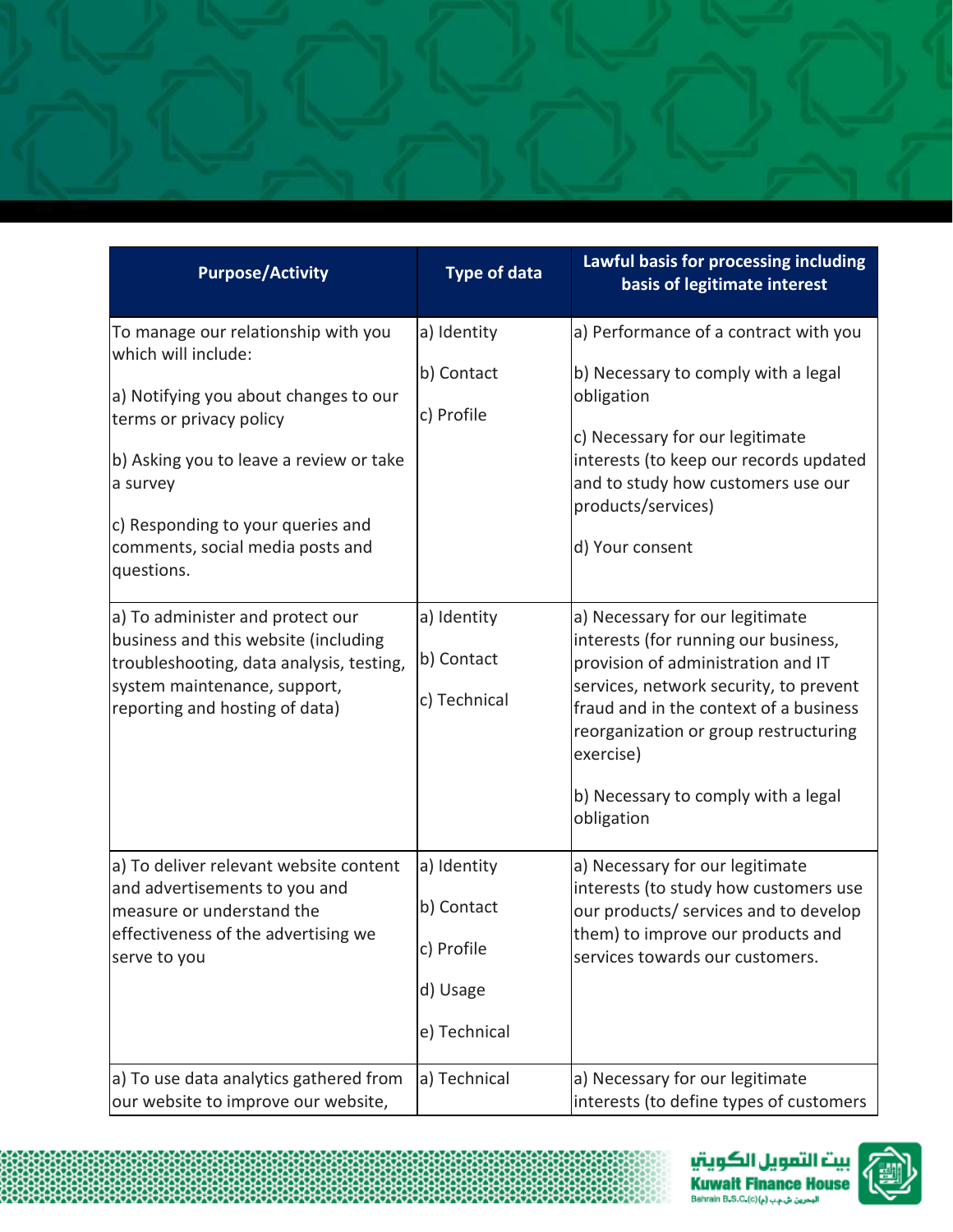

| <b>Purpose/Activity</b>                                                                                           | <b>Type of data</b>                                                                       | Lawful basis for processing including<br>basis of legitimate interest                                        |
|-------------------------------------------------------------------------------------------------------------------|-------------------------------------------------------------------------------------------|--------------------------------------------------------------------------------------------------------------|
| products/services, marketing, customer b) Usage<br>relationships and experiences                                  | c) Aggregated Data                                                                        | for our products and services, to keep<br>our website updated and relevant)                                  |
| a) To make suggestions and<br>recommendations to you about goods<br>or services that may be of interest to<br>you | a) Identity<br>b) Contact<br>c) Technical<br>d) Usage<br>e) Profile<br>f) Aggregated Data | a) Necessary for our legitimate<br>interests (to develop our<br>products/services)                           |
| a) To power our security measures and<br>services in order to protect you and our<br>business                     | a) Identity<br>b) Technical<br>c) Usage                                                   | a) Necessary for our legitimate interest<br>so you can safely access our website<br>and mobile applications. |

If we ask you to provide any other personal data not described above, then the personal data we will ask you to provide, and the reasons why we ask you to provide the personal data, will be made clear to you at the point we collect your personal data.

However, we may also use your personal data for other purposes such as archiving purposes in the public interest, scientific or historical research purposes, or statistical purposes where they are permitted by applicable laws.



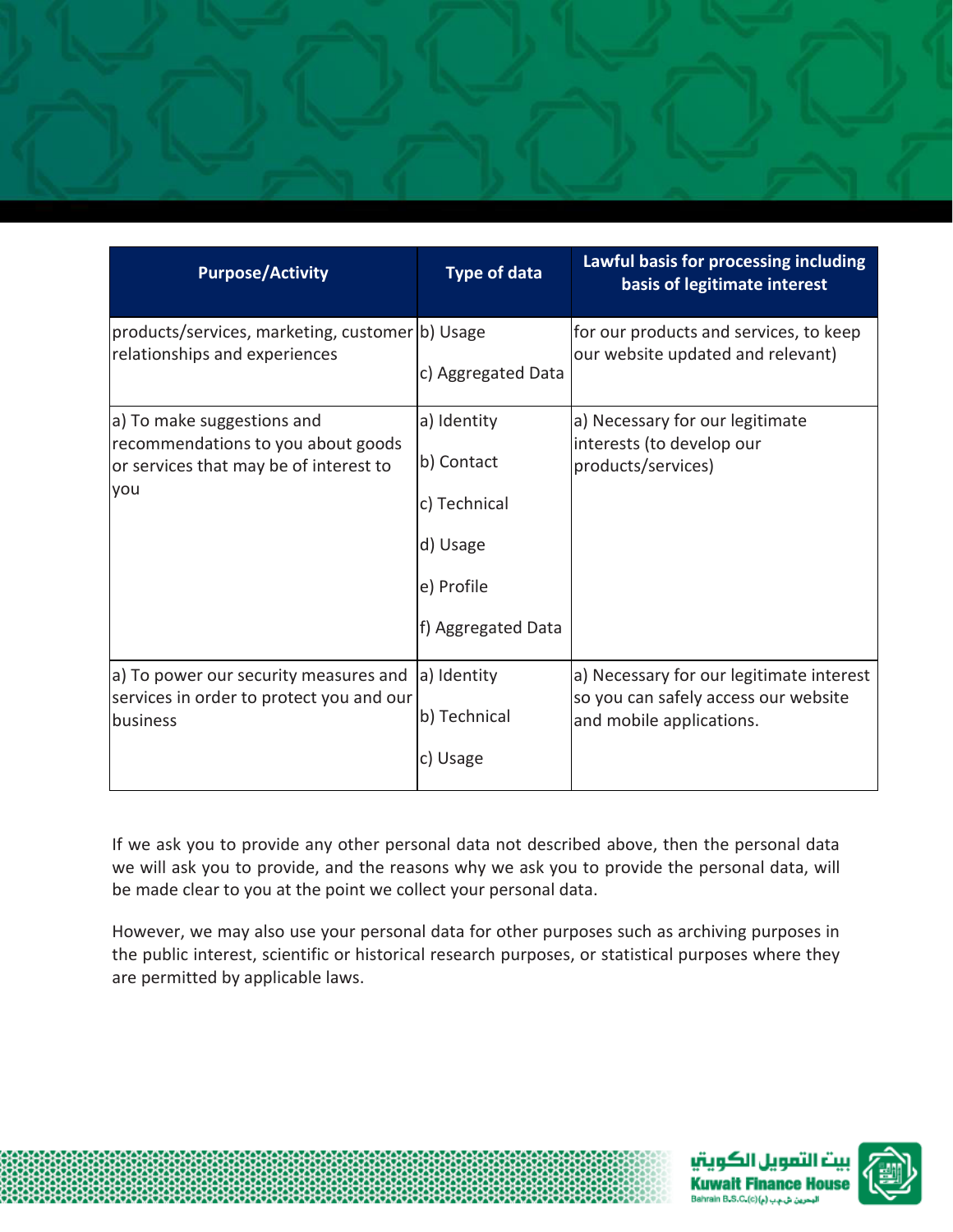

#### **Promotional offers from us**

If you have explicitly consented to receive marketing information from us we may use your identity, contact, technical, usage and profile data to form a view on what we think you may want or need, or what may be of interest to you. This is how we decide which products, services and offers may be relevant for you.

You will receive marketing communications from us if you have requested information from us or purchased goods or services from us or if you provided us with your details when you entered in a competition or registered for an event/ promotion and, have not withdrawn your consent of receiving such information.

#### **Third-party marketing**

We shall get your explicit consent for sharing your personal data for any marketing activities carried out by our third party service providers. In such case, we shall provide you with an option to withdraw your consent from receiving such marketing promotions from our third party service providers.

#### **Request to withdraw consent**

At any point, if you wish to withdraw your consent to receive marketing/ promotional information from KFHB, you can write an email to our Data Protection Officer at eahmed@kfh.com.bh.

Kindly note that this does not apply to personal data provided to us as a result of a product/ service subscription/ purchase, product/ service experience or other transactions.

#### **Change of purpose**

We will only use your personal data for the purposes for which we collected it, unless we reasonably consider that we need to use it for another reason and that reason is compatible with the original purpose.

If we need to use your personal data for an unrelated purpose, we will notify you and we will explain the legal basis which allows us to do so.

If you wish to get an explanation as to how the processing for the new purpose is compatible with the original purpose, please contact us using the contact details provided.

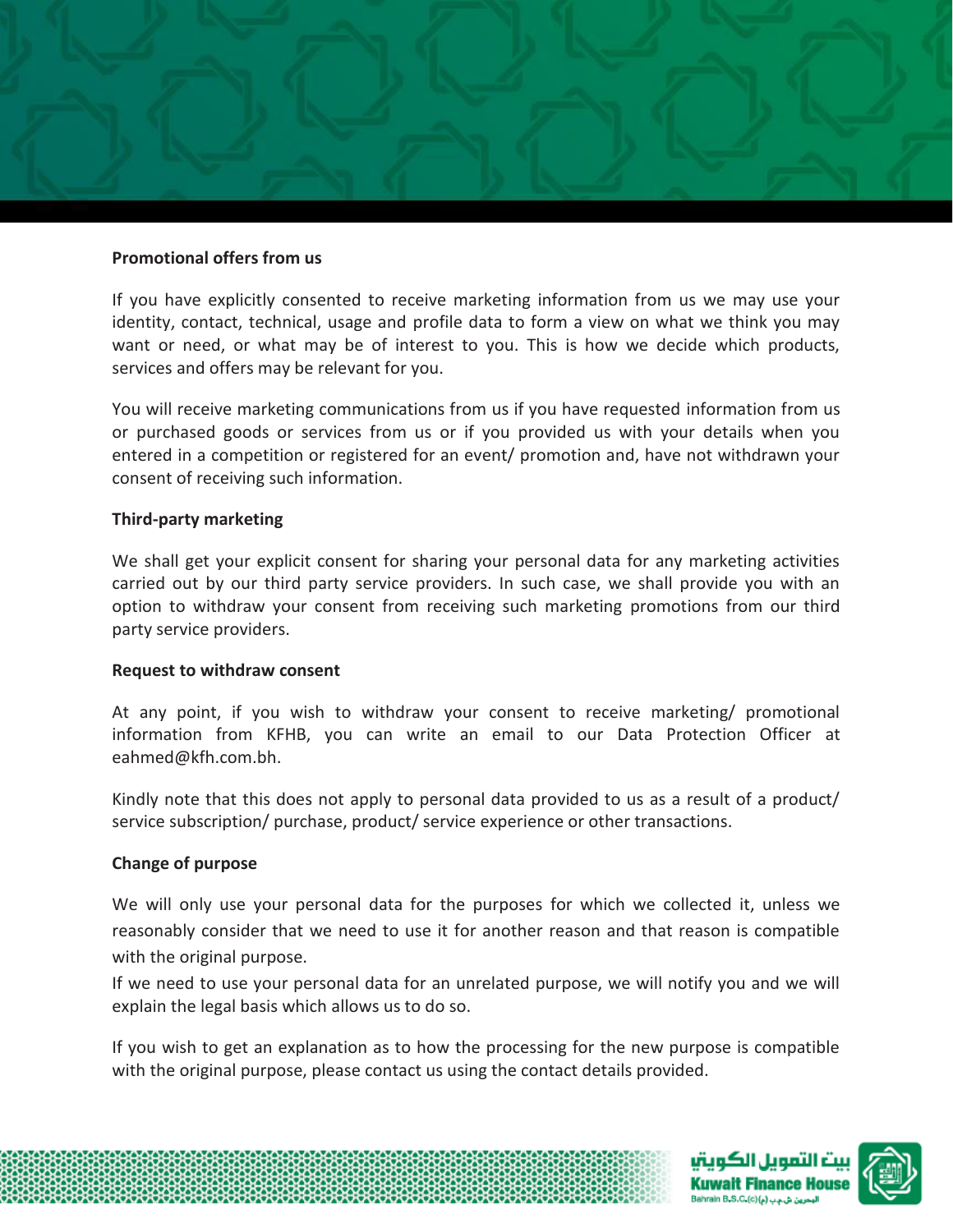

#### **Who do we share your personal data with?**

On occasion we may have to share your personal data with the parties set out below for the purposes set out.

#### **Group Entities/ Subsidiaries**

We shall share your personal information with our parent/ group company/ entities for reporting purposes, having similar arrangements, to be able to provide you with the same value for money and high-quality experience for the services provided to you by us. It's also the only way we can provide you with the best benefits.

#### **External Third Parties**

- a) Regulators and other authorities: acting as processors or joint controllers based in Bahrain who require reporting of processing activities in certain circumstances.
- b) With social media companies such as Facebook, Twitter, LinkedIn and others: who run promotions for us on their platforms;
- c) Any new business partners: we may have over time, for example, in the event of a joint venture, reorganization, business merger or sale that affects us.
- d) The police, local authorities, the courts and any other government authority: if they ask us to do so (but only if our doing so is lawful).
- e) Other people who make a 'data subject access request': where we are required to do so by law.
- f) We may also share the information we collect where we are legally obliged to do so, e.g. to comply with a court order.
- g) Any social media posts or comments you send to us: (on KFHB's Facebook page, for instance) will be shared under the terms of the relevant social media platform (e.g. Facebook, Twitter and LinkedIn) on which they are written, and could be made public. Other people, not us, control these platforms. We are not responsible for this kind of sharing. Before you make any remarks or observations about anything, you should review the terms and conditions and privacy policies of the social media platforms you use. That way, you will understand how they will use your information, what information relating to you they will place in the public domain, and how you can stop them from doing so if you are unhappy about it. It is worth remembering too that any blog, review or other posts or comments you make about us, our products and services on any of our blogs, reviews or user community services will be shared with all other members of that service and the public at large. You should take extra care to ensure that any comments you make on these services, and on social media in general are fit to be read by the public, and are not offensive, insulting or defamatory. Ultimately, you are responsible for ensuring that any comments you make comply with any relevant policy on acceptable use of those services.



ınn ill rü nce House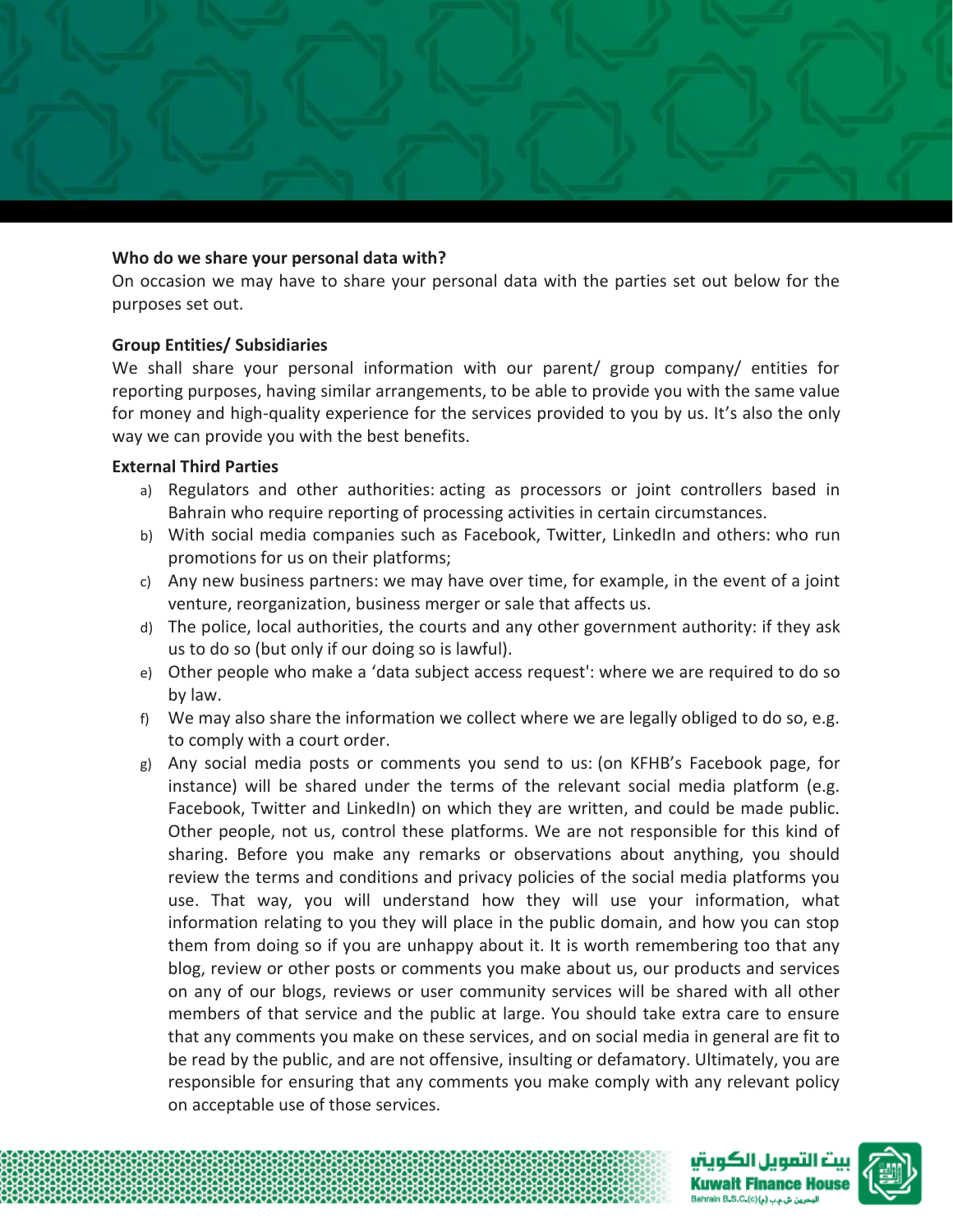

h) Third parties/ Data Processors: to whom we may choose to sell, transfer, or merge parts of our business or our assets. Alternatively, we may seek to acquire other businesses or merge with them. If a change happens to our business, then the new owners may use your personal data in the same way as set out in this privacy notice. We require all third parties to respect the security of your personal data and to treat it in accordance with the law. We do not allow our third-party service providers/ data processors to use your personal data for their own purposes and only permit them to process your personal data for specified purposes and in accordance with our instructions/ third party agreements.

## **International Transfers**

We may share your personal data within the Parent/ Group company on need to know basis with confidential obligation mentioned herein.

Some of our external third parties are based outside the Kingdom of Bahrain so their processing of your personal data will involve a transfer of data outside the Kingdom. Whenever we transfer your personal data out of the Kingdom, including cloud hosting, backup systems or data recovery sites, we ensure a similar degree of protection is afforded to it by ensuring at least one of the following safeguards is implemented:

- subject to prior approval from the Authority; or
- with your consent; or
- to countries that have been deemed to provide an adequate level of protection for personal data and are whitelisted by the Authority.

Please contact us if you want further information on how we transfer your personal data out of the Kingdom.

A list of third countries and international organizations to whom personal data may be shared can be made available by contacting our DC/ DPO eahmed@kfh.com.bh.

#### **How we protect your personal data?**

We use appropriate technical and organizational measures to protect the personal data that we collect and process. The measures we use are designed to provide a level of security appropriate to the risk of processing your personal data.

A lot of the information we receive reaches us electronically, originating from your devices, and is then transmitted by your relevant telecoms network provider. Where it's within our control, we put measures in place to ensure this 'in flight' data is as secure as it possibly can be.

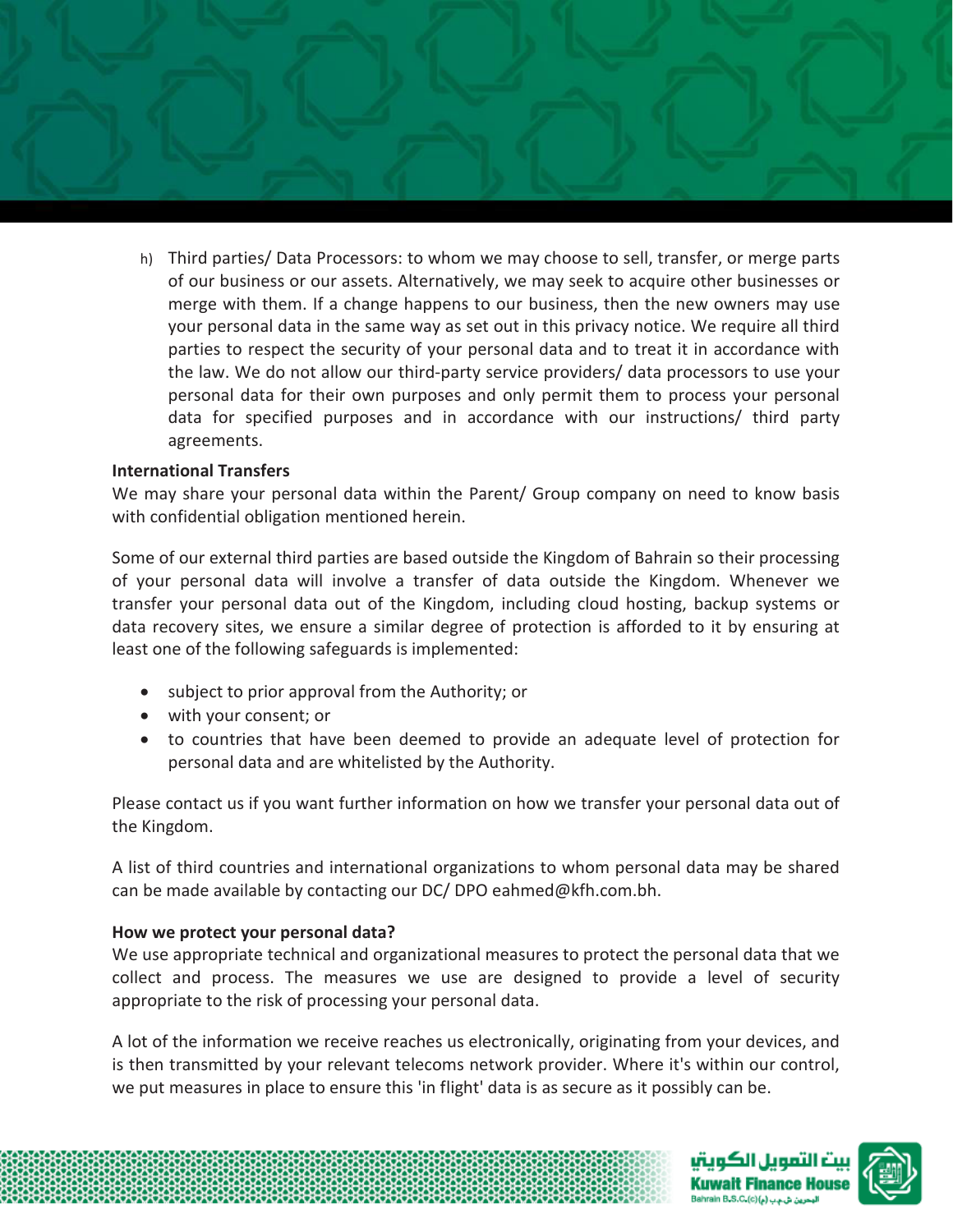

Sensitive data like, Passwords are protected for data in transit by data encryption. In addition to encryption, we have implemented robust network security controls to help protect data in transit. Network security solutions like firewalls and / or network access control to secure the networks used to transmit data against malware attacks or intrusions.

We use secure means to communicate with you where appropriate, such as 'https' and other security and encryption protocols.

#### **How long will we keep your personal data?**

To make sure we meet our legal data protection and privacy obligations, we only hold on to your information for as long as we actually need it for the purposes we acquired it for in the first place. After that we will either delete it, mask it or anonymize it so that it cannot be linked back to you.

We retain personal data we process where we have legitimate interest, performance of the contract, vital interest of data subject or of another natural person, performance of a task carried out in the public interest or in the exercise of official authority vested or for the purposes of satisfying any legal, accounting, or other regulatory reporting requirements or with your consent.

By law we have to keep basic information about our customers (including contact and identity data) for 10 years after they cease being customers for legal purposes.

# **Automated Decision Making**

Automated decisions are decisions concerning you which are made automatically on the basis of a computer determination (using software algorithms), without human intervention. We do not use automated decision making.

# **What are your data protection rights?**

Your duty to inform us of changes

It is important that the personal data we hold about you is accurate and current. Please keep us informed if your personal data changes by keeping your details up to date on our website and by sharing your updated details with our DC/ DPO at eahmed@kfh.com.bh.

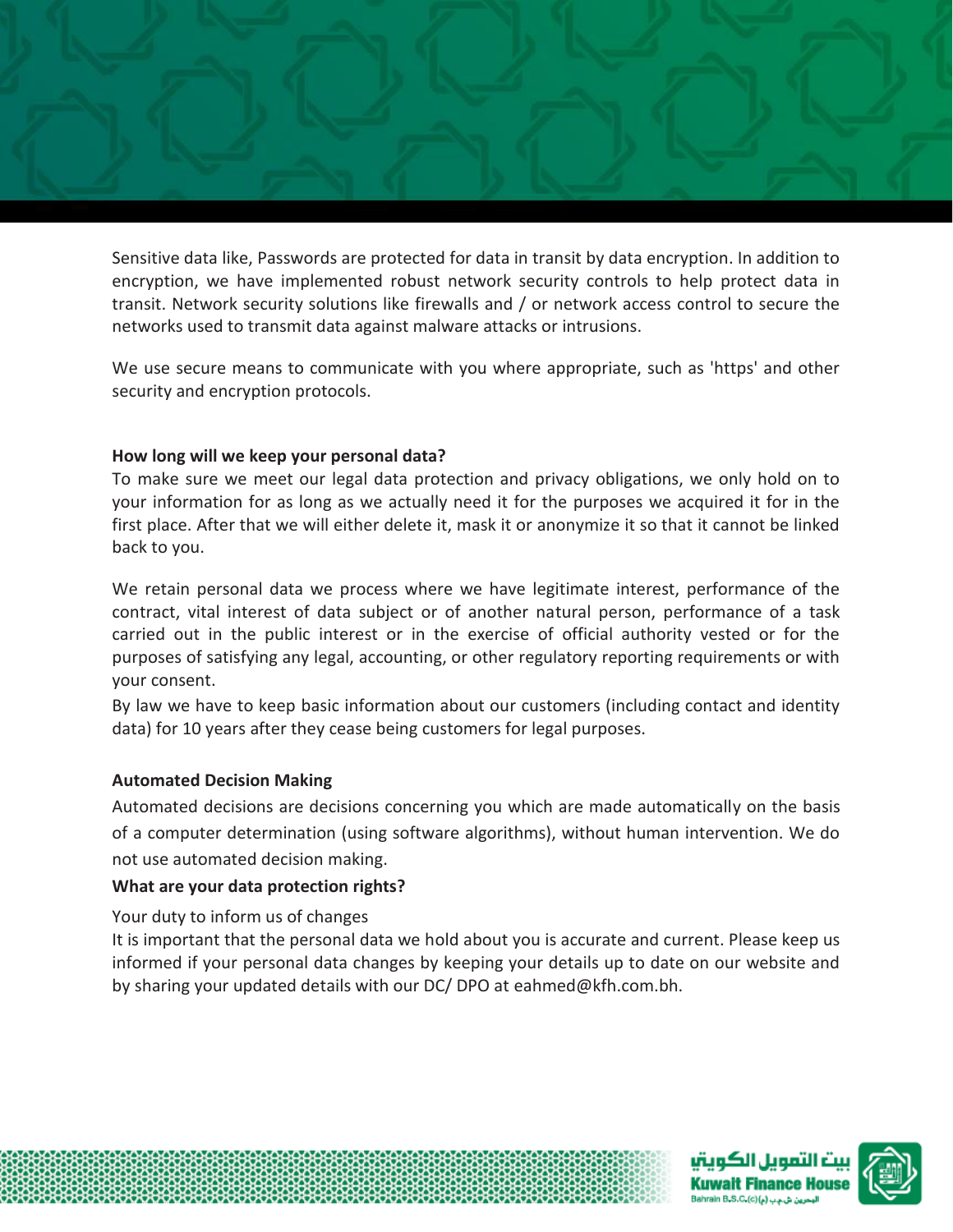

#### **Your rights in connection with personal data**

Under certain circumstances, by law you have the right to:

- a) Request access: To your personal data (commonly known as a "data subject access request"). This enables you to receive a copy of the personal data we hold about you and to check that we are lawfully processing it.
- b) Request rectification: Of the personal data that we hold about you. This enables you to have any incomplete or inaccurate information we hold about you corrected. We may need to verify the accuracy of any new data you provide to us.
- c) Request erasure: Of your personal data. This enables you to ask us to delete or remove personal data where there is no good reason for us continuing to process it. You also have the right to ask us to delete or remove your personal data where you have exercised your right to object to processing, where we may have processed your information unlawfully or where we are required to erase your personal data to comply with local law. Note, however, that we may not always be able to comply with your request of erasure for specific legal reasons which will be notified to you, if applicable, at the time of your request.
- d) Object to processing: Of your personal data where we are relying on a legitimate interest (or those of a third party) and there is something about your particular situation which makes you want to object to processing on this ground. You also have the right to object where we are processing your personal data for direct marketing purposes. In some cases, we may demonstrate that we have compelling legitimate grounds to process your information which means we can continue to process your personal data.
- e) Request the restriction of processing: Of your personal data. This enables you to ask us to suspend the processing of your personal data in the following scenarios:
	- i. if you want us to establish the data's accuracy;
	- ii. where our use of the data is unlawful but you do not want us to erase it;
	- iii. where you need us to hold the data even if we no longer require it as you need it to establish, exercise or defend legal claims; or
	- iv. You have objected to our use of your data but we need to verify whether we have overriding legitimate grounds to use it.
- f) Request for portability: Of your personal data to another party. We will provide to you, or a third party you have chosen, your personal data in a structured, commonly used, machine readable format. Note that this right only applies to automated information which you initially provided consent for us to use or where we used the information to perform a contract with you.
- g) Right to withdraw consent at any time: Where we are relying on consent to process your personal data. However, this will not affect the lawfulness of any processing



uan ill eiu nance House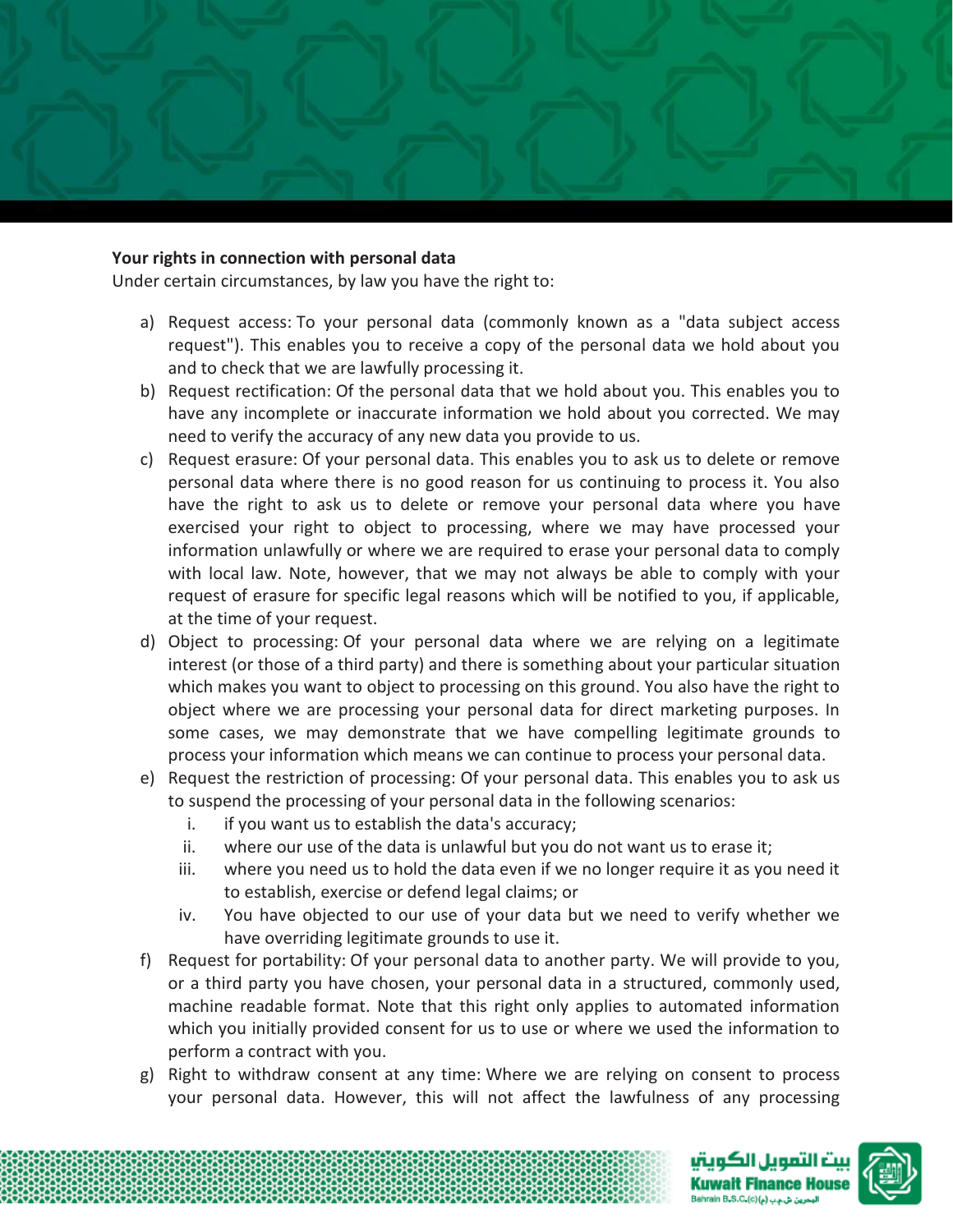

carried out before you withdraw your consent. If you withdraw your consent, we may not be able to provide certain products or services to you. We will advise you if this is the case at the time you withdraw your consent.

h) Right to lodge a complaint with the Authority: In case you consider that the processing of your personal data infringes any of your rights or provisions related to the laws and regulations in scope.

#### **Fees for excessive or unreasonable requests**

You will not have to pay a fee to access your personal data (or to exercise any of the other rights). However, we may charge a reasonable fee if your request for access is unfounded or excessive.

#### **Time limit to respond**

We try to respond to all legitimate requests within 15 business days. Occasionally, it may take us longer than a month if your request is particularly complex or you have made a number of requests. In this case, we will notify you and keep you updated.

#### What we may need from you

We may need to request specific information from you to help us confirm your identity and ensure your right to access the information (or to exercise any of your other rights). This is another appropriate security measure to ensure that personal data is not disclosed to any person who has no right to receive it.

We may also contact you to ask you for further information in relation to your request to speed up our response.

If you wish to exercise any of the rights set out above, please contact us at eahmed@kfh.com.bh

#### **Indemnity and Limitation of Liability**

You agree to defend, indemnify and hold harmless KFHB, its officers, directors and employees from and against any and all claims, liabilities, damages, losses or expenses, including settlement amounts and reasonable legal fees and costs, arising out of or in any way connected with your access to or use of this site.

Although KFHB shall make every attempt to keep the Website free from viruses, it cannot guarantee that it is virus/ malware free. For your own protection, you should take necessary